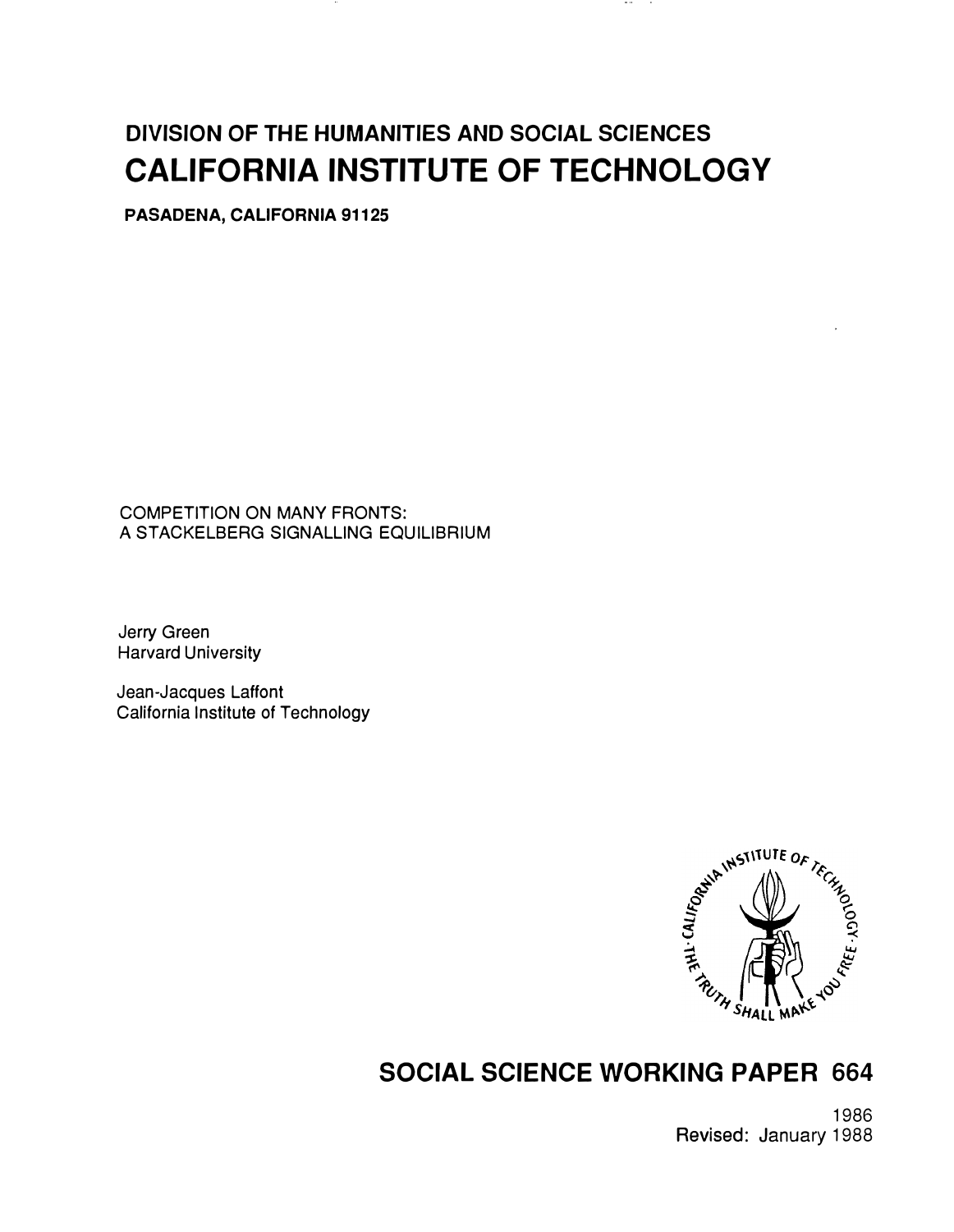## COMPETITION ON MANY FRONTS: A STACKELBERG SIGNALLING EQUILIBRIUM

Jerry Green and Jean-Jacques Laffont

#### ABSTRACT

A single economic agent controls a variety of activities. Each activity is associated with a privately observed piece of information. The information is relevant to the actions he will take in this activity, and to the vulnerability of this activity to attack by another agent. Actions should be chosen so as partially to hide the private information, as well as to be efficient in the productive sense. This paper gives a characterization of the optimal association of actions to activities based on the private information available. Some applications are discussed.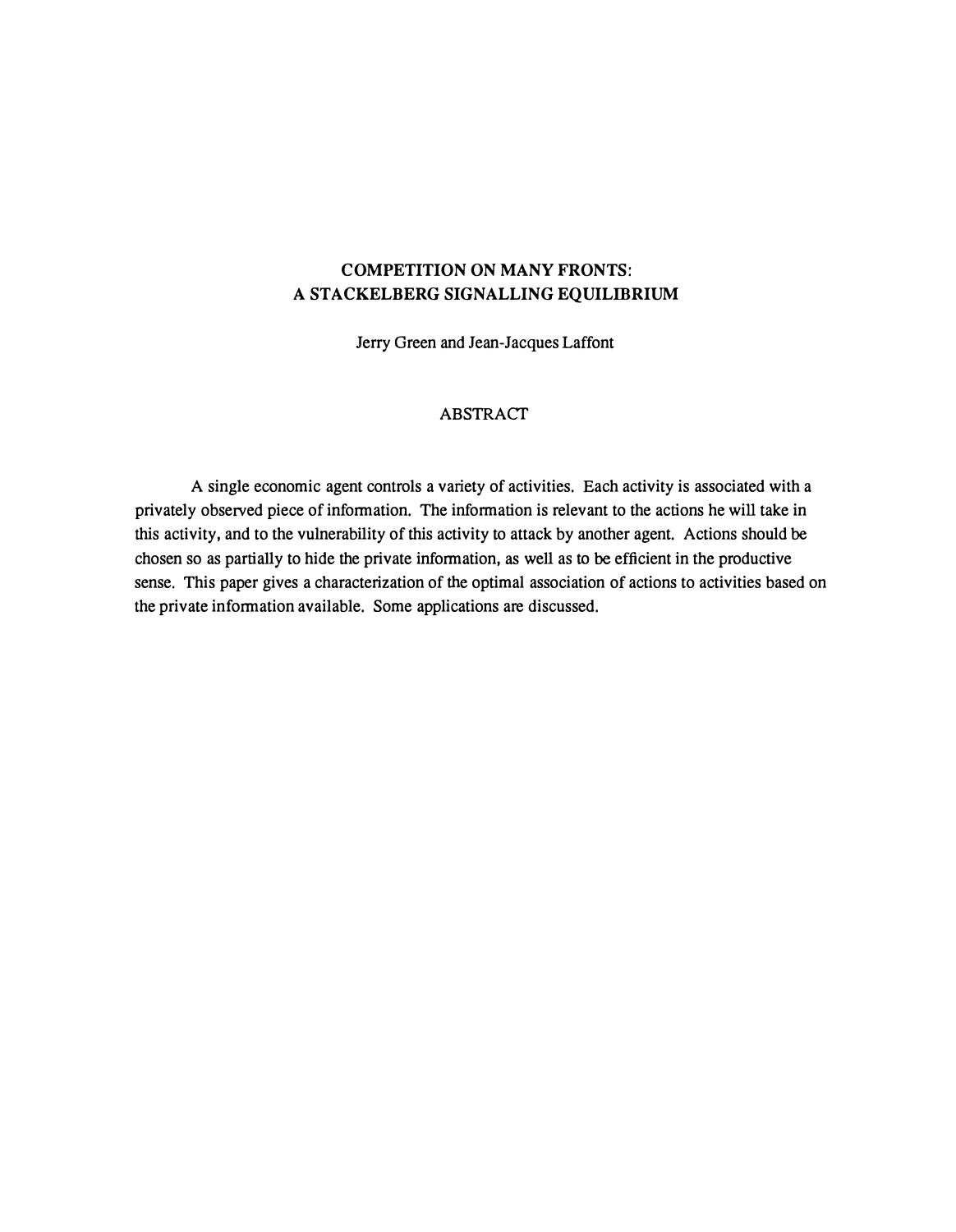## COMPETITION ON MANY FRONTS: A STACKELBERG SIGNALLING EQUILIBRIUM

Jerry Green\* and Jean-Jacques Laffont\*\*

#### 1. Introduction

This paper presents a model of competition, or potential competition, between two agents that takes place simultaneously on many fronts. One economic agent, the incumbent, is operating on all these fronts. He faces the possibility that on each front he will be "attacked" by the other agent. We will give a variety of examples of such situations below, in the context of further specifications of the model. Suffice it to say, for the present, that the "fronts" may be a multiplicity of products being produced by a firm, the locations of economic, or even military, activity, the specific services provided to a variety of clients, or many other similar situations. The "attack" can be, for example, a military attack, or it can represent entry into direct economic competition against the incumbent in a market, or it can represent a legal action taken against the clients of the incumbent based on observations of their actions.

The fronts are distinguished from each other by a characteristic, or set of characteristics, known to the incumbent but unknown to the potential competitor. This characteristic, to be denoted  $\theta$ , plays three roles in the model.

First, there is an action,  $x$ , to be taken by the incumbent on each front. The payoff to the incumbent, if he is not attacked on that front, is given by  $u(x, \theta)$ . Thus, there would be a desire to tailor the action x to the characteristic  $\theta$ , but for the fact that would allow the attacker to make. accurate inferences about  $\theta$  by virtue of his observations of x.

Second,  $\theta$  affects the value of making an attack to the potential competitor. If he attacks on a front whose characteristic is  $\theta$ , he gains  $v(\theta)$ . This may represent the expected value of an attack whose actual result it uncertain, but where the probability of the success depends on  $\theta$ . Alternatively, the result of the attack may be independent of  $\theta$ , but the value of having attacked, for example the post-entry duopoly profit, may depend on  $\theta$ . One should interpret  $v(\theta)$  as the value of attack, net of any direct costs of doing so.

Third,  $\theta$  may affect the cost that the attack, if made, would impose on the incumbent. This is represented by  $w(\theta)$ . It comprises the direct costs of a defense, if one is attempted, and the expected costs of the result of the attack, for example the loss of market share and the change in

<sup>\*</sup> Harvard University

<sup>\*\*</sup>California Institute of Technology and GREMAQ, Toulouse

Support from the National Science Foundation, grant numbers IST-8310118 and IST-8507291 and Commissariat du Plan is gratefully acknowledged. We thank the referees for their helpful and detailed comments.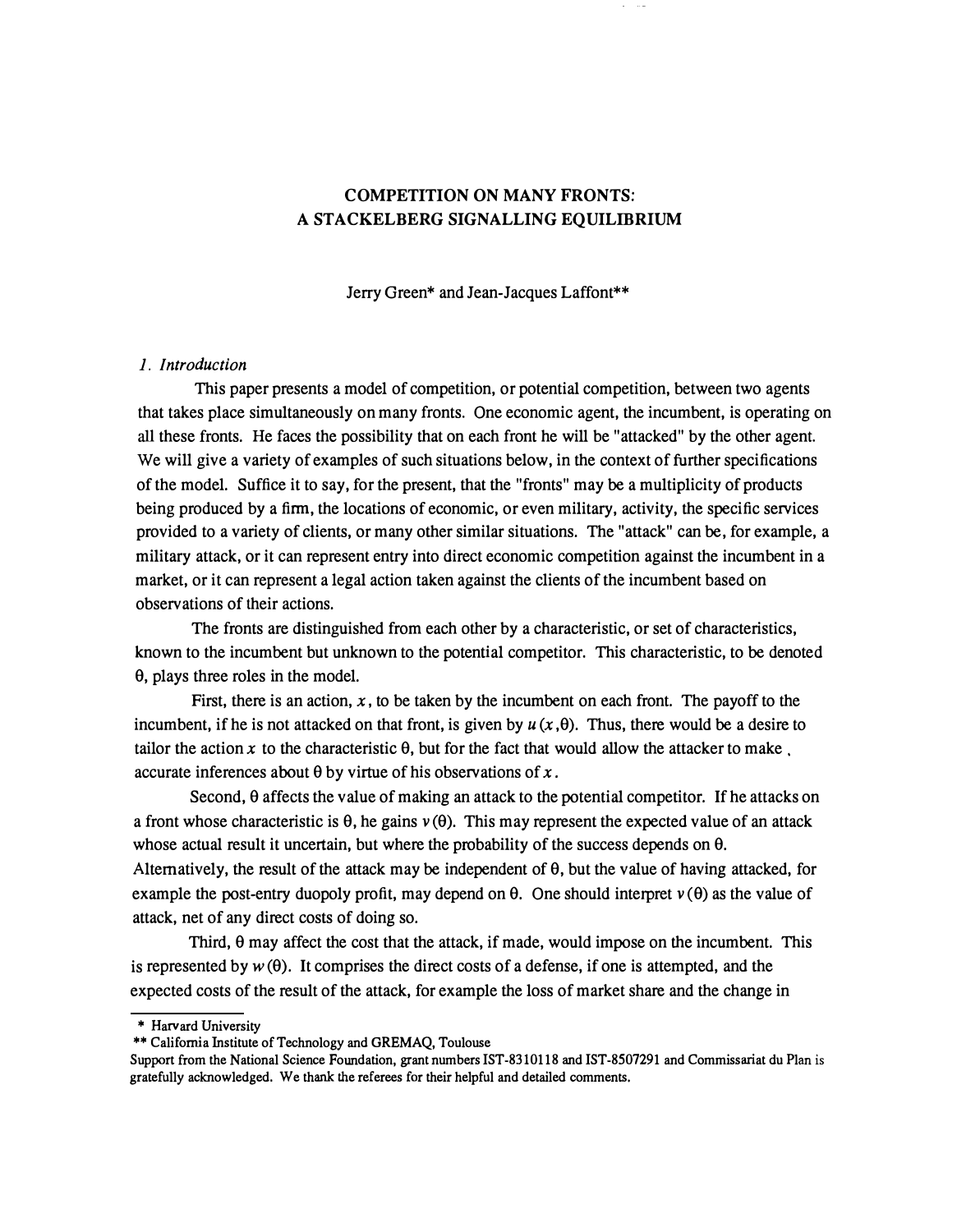market conditions resulting from a duopolistic post-entry situation.

We assume that there are many fronts and that, therefore, the empirical distribution of  $\theta$ across the fronts is the same as the a priori belief,  $F(\theta)$ , held by the potential attacker with respect to each given front. We also assume that the incumbent chooses  $x$  at each front in advance of the attacker's choice. Moreover we assume that the incumbent knows that the attacker will be inferring the value of  $\theta$  from his observation of x using Bayes' rule, based on the prior F and a knowledge of how incumbent's choice of x depends on  $\theta$ .<sup>1</sup>

The problem we solve in this paper is the optimization problem of the incumbent described above, under some special, but perhaps relevant, assumptions about  $u, v$  and  $w$ . The result we obtain is quite a strong one. For despite the complexity of this problem, and its non-standard nature as an optimization problem, we can show that the incumbent will select  $x(\theta)$  non-stochastically for each  $\theta$ , and that the function  $x(\theta)$  can be described quite simply. In addition we can characterize the set of 0's at which an attack will take place, and the complementary set on which an attack is avoided.

For purposes of comparison we also analyze the Bayesian Perfect equilibria of the same model, $^2$  in which each front is controlled by an agent who optimizes given a knowledge of his own 0. This is the appropriate model when commitment to act according to a given behavioral rule, the choice of x function of  $\theta$ , is impossible to enforce and each "front" optimizes independently.

Our results demonstrate a striking qualitative difference between the Stackelberg and Bayesian Perfect equilibria. The latter, as is well-known, involve a combination of separating and pooling. The characteristics that are pooled fonn an interval in the middle of the characteristics space. Optimal strategies in the Stackelberg case also involve pooling—but of quite a different nature. For an interval in the characteristics space there are pairs of values, one vulnerable to attack and the other not, for which the principal will choose the same action. Only these two characteristics are pooled together at this action. Thus the optimal strategy uses a whole range of actions to pool the continuum of pairs of characteristics in the pooled interval.

The problem is set up in Section 2. Section 3 offers a discussion in the context of an industrial organization application. Section 4 states the main results and provides further commentary on the relationship between the solution of the incumbent's problem and the Bayesian Perfect equilibrium. Proofs, which are long, are deferred to appendices. Section 5 gives a brief numerical example.

<sup>1.</sup> Attackers can represent either a single entrant who can enter on all  $\theta$  or a continnum of potential local entrants. We assume that attackers get to know the incumbent's strategy by sampling. In the second case above, sampling must be done jointly.

<sup>2.</sup> Bayesian Perfect equilibrium of a closely related model was studied by Milgrom and Roberts (1982).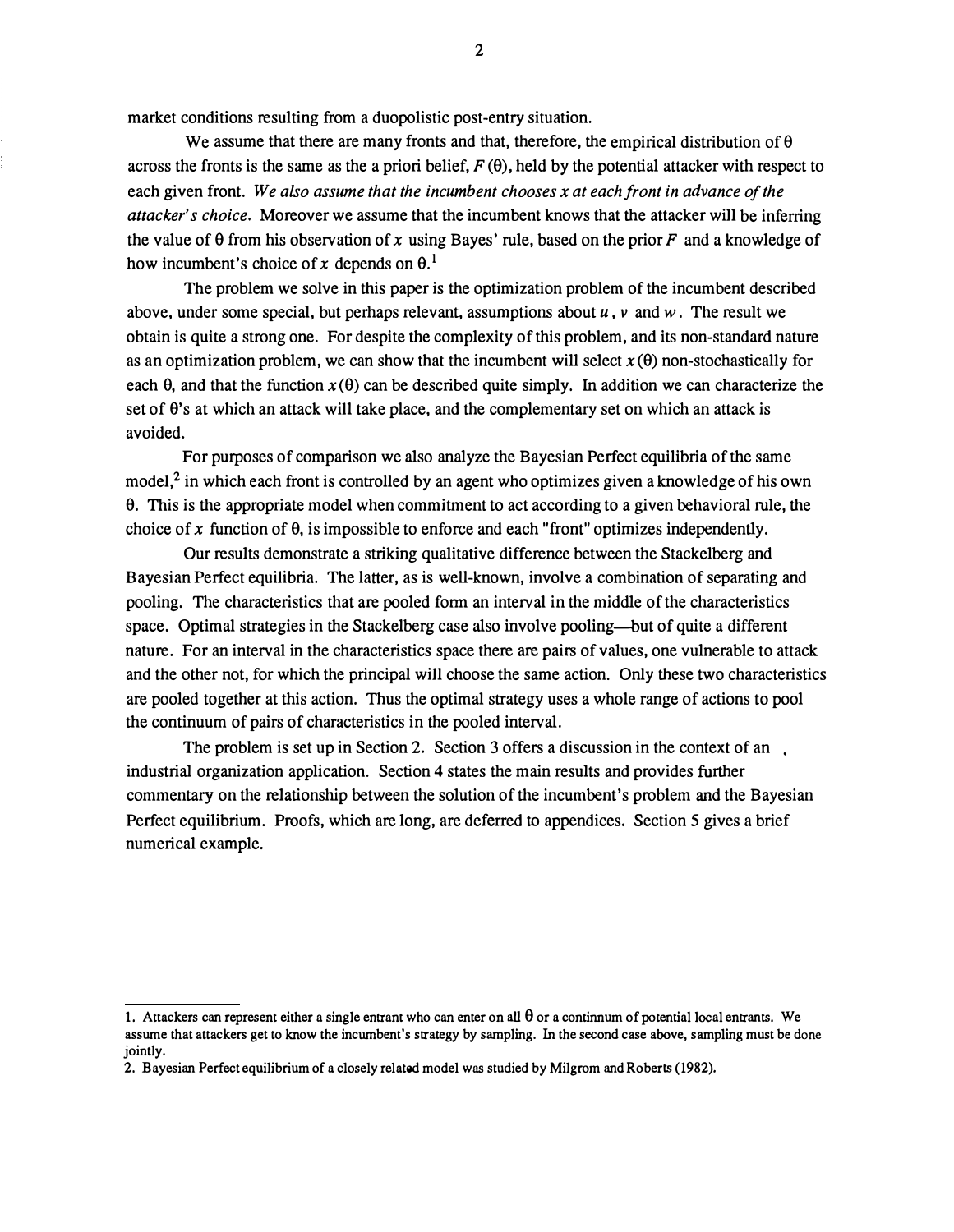#### 2. The Problem

We assume that the domain of the parameter  $\theta$  is a bounded interval  $\theta = [\theta_{min}, \theta_{max}]$  of real numbers. The distribution function of  $\theta$  is assumed to be atomless and is denoted F. Its density is denoted f; it is, for simplicity, assumed to be continuously differentiable on  $\Theta$  and strictly positive. The set of possible actions is assumed to be the real line.

A strategy for the incumbent is a stochastic kernel  $s(\cdot | \theta)$ , which is a measure over the real line for each  $\theta \in \Theta$ . This allows for randomized choices of x, although as we will show, they are not used at the optimum.

The reaction of the potential attackers depends on their belief about  $\theta$  given the observations x. Let  $H(\cdot | x)$  be the conditional distribution over  $\theta$  that would be obtained by Bayes' rule. If an attack is made, the expected payoff to the attacker depends only upon whether or not  $\theta$  exceeds a critical value  $\theta \in \Theta$ . If  $\theta > \theta$ , the attacker gains an amount  $\nu_{+} > 0$ , if  $\theta \leq \theta$ , the attacker loses an amount  $-v_-(v_- < 0)$ . One interpretation of this is that the attack succeeds or fails according to this condition. Once an attack has succeeded, however, the payoff to the attacker is independent of  $\theta$ , and of the associated decision  $x$ . Thus the expected payoff to an attack will be

$$
\nu_{+}H(\Theta_{+}|x) + \nu_{-}H(\Theta_{-}|x) \tag{2.1}
$$

where  $\Theta_+ = \{\theta | \theta > \overline{\theta}\}, \Theta_- = \{\theta | \theta \le \overline{\theta}\}.$  An alternative notation that will sometimes be used is to define the function

$$
v(\theta) = v_+ \text{ if } \theta > \theta
$$

$$
= v_- \text{ if } \theta \le \overline{\theta}
$$

and then the expected value of an attack is just  $\int v(\theta) dH(\theta|x)$ , often denoted  $\int v dH$ .

The alternative to attacking is not to attack, and the value of not attacking is normalized to be zero. As is typical in the incentives literature, we will assume that the agent attacks only if  $(2.1)$ is strictly positive. The incumbent presumes that the attacker will form his beliefs according to the Bayesian method described above. Thus the incumbent assumes that in choosing his strategy he is able to manipulate the attacker's beliefs. Instances in which this is a plausible model of the incumbent's behavior will be described in the next section.

We assume that for each  $\theta$  the incumbent's utility is derived from two sources. First, the action x is payoff relevant to him and he experiences a utility  $u(\theta, x)$  if x is the decision associated with  $\theta$ . We assume that u is twice differentiable, strictly concave in x and that  $u_{x\theta} > 0$ . Moreover, for each  $\theta$  there is a value of x, denoted  $x^*(\theta)$ , that maximizes  $u(\theta,x)$ . It follows that  $x^*(\theta)$  is a continuously increasing function.

Second, there is a disutility to being attacked. The level of the disutility depends on whether or not  $\theta > \overline{\theta}$ . If  $\theta > \overline{\theta}$  is attacked it is  $w_+$  and if  $\theta \leq \overline{\theta}$  is attacked it is  $w_-$ . Following the interpretation mentioned above, one could say that defending against an unsuccessful attack costs  $w_$ , but the loss incurred in a successful attack is  $w_+$ . Although it might be natural to assume  $w_+$  >  $w_$ , we will not need that hypothesis below.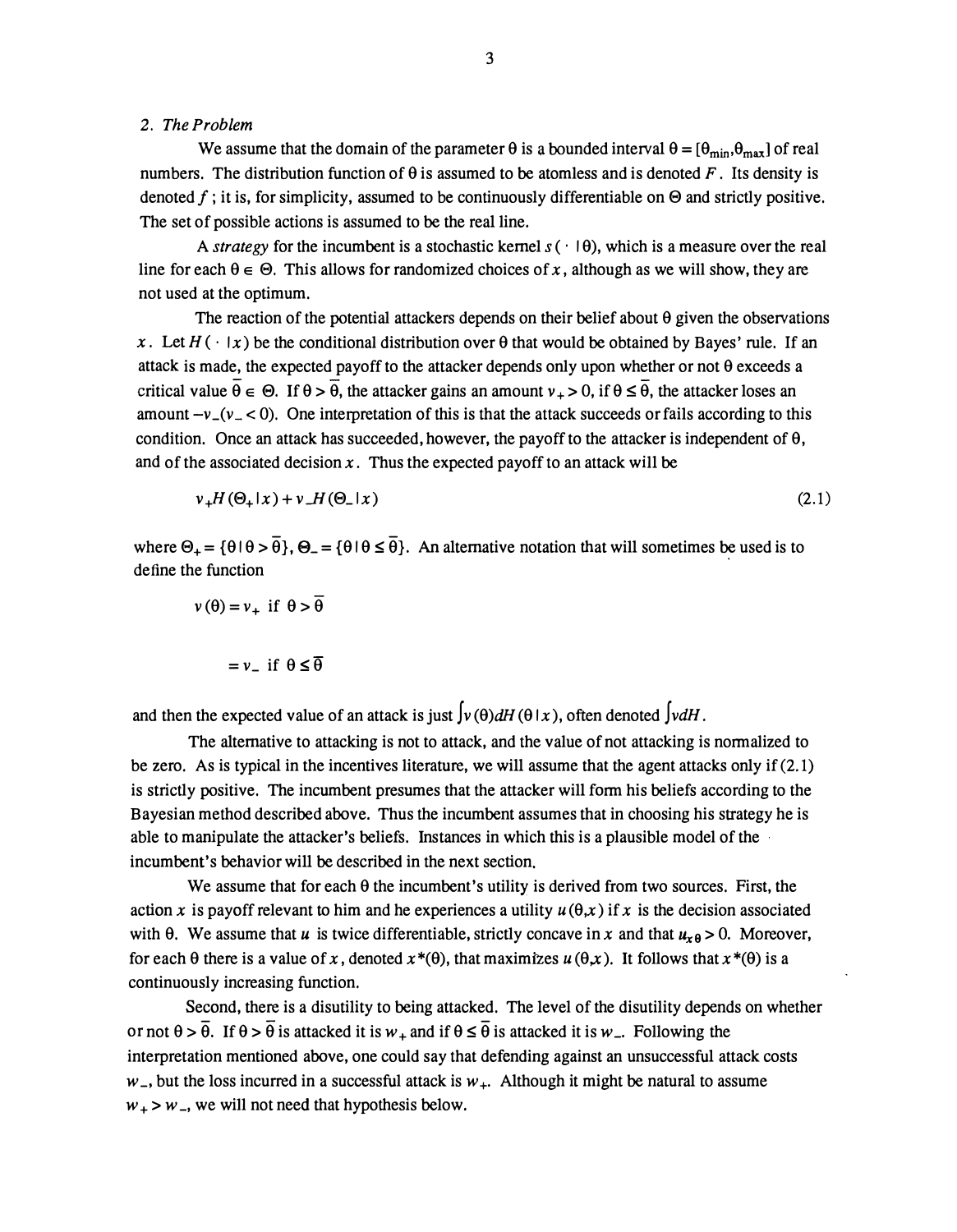Let 
$$
w(\theta) = w_+
$$
 if  $\theta > \overline{\theta}$ 

$$
= w_{-}
$$
 if  $\theta \leq \overline{\theta}$ .

Consider a strategy  $s \cdot \theta$ . Let  $A_s \subseteq R$  be the set of  $x \in R$  such that (2.1) is strictly positive. We will call  $A_s$  the set of *attacked* values, given the strategy  $s$ .

The incumbent's utility can then be written as

$$
\int_{\Theta} \left\{ \int_{R} u(x, \theta) ds(x \mid \theta) - \int_{x \in A_{\epsilon}} w(\theta) ds(x \mid \theta) \right\} dF(\theta)
$$
\n(2.2)

We study the problem of maximizing  $(2.2)$  by the choice of the strategy s. The complexity (and non-linearity) of this problem is due to the particular nature of the dependence of  $A_s$  on s.

A Stackelberg signalling equilibrium is a strategy  $s^*(- \cap \cdot)$  which maximizes (2.2).

#### 3. An Application

. There are several key ingredients in the model which determine its domain of applicability. The attacker must believe passively, not developing a reputation for attacking in any way other than independent optimization at each front. The attacker must also be able to learn the leader's strategy. These assumptions are most likely to be satisfied in a setting where the principal must choose his action once and for all and temporally before the attacker is present.

An example of this might be a retailer or a bank who is operating at many locations, initially in the absence of any competition. The incumbent may be the first firm to have expanded into a new area. It is reasonable to suppose that it will soon learn the profitability of each of its locations. At more profitable locations it might be optimal to expand the hours of business, increase staff or enlarge its physical facility.

But the bank knows that if it were to do so it would be giving future competitors the knowledge of the quality of each location. The competitor could learn the relationship between the observable attributes of the incumbent' s locations and their underlying quality by entering at a sample of locations and drawing the appropriate inferences. Then it could target its entries at all the other locations accordingly. As the total number of locations is very large, the mistakes made in the initial sample are insignificant in the total payoff.

Because the incumbent's characteristics are fixed once and for all, there is no scope for the entrant to try to manipulate the incumbent by engaging in any non-myopic behavior. Moreover, even after the initial entry (attack) at various cites, it turns out that the incumbent's optimal strategy is unchanged. Therefore, when the next entrant (if any) is present, he will not find it profitable to attack anywhere. All values of the observable for which there is a positive expected benefit of attacking have already been attacked by the previous entrant.

To be sure, some of the specific assumptions of section 2—such as the invariance of the costs of an attack to the incumbent to the characteristics of the front in question--may not be satisfied in a particular application. Nevertheless, we believe that the strategic situation studied here,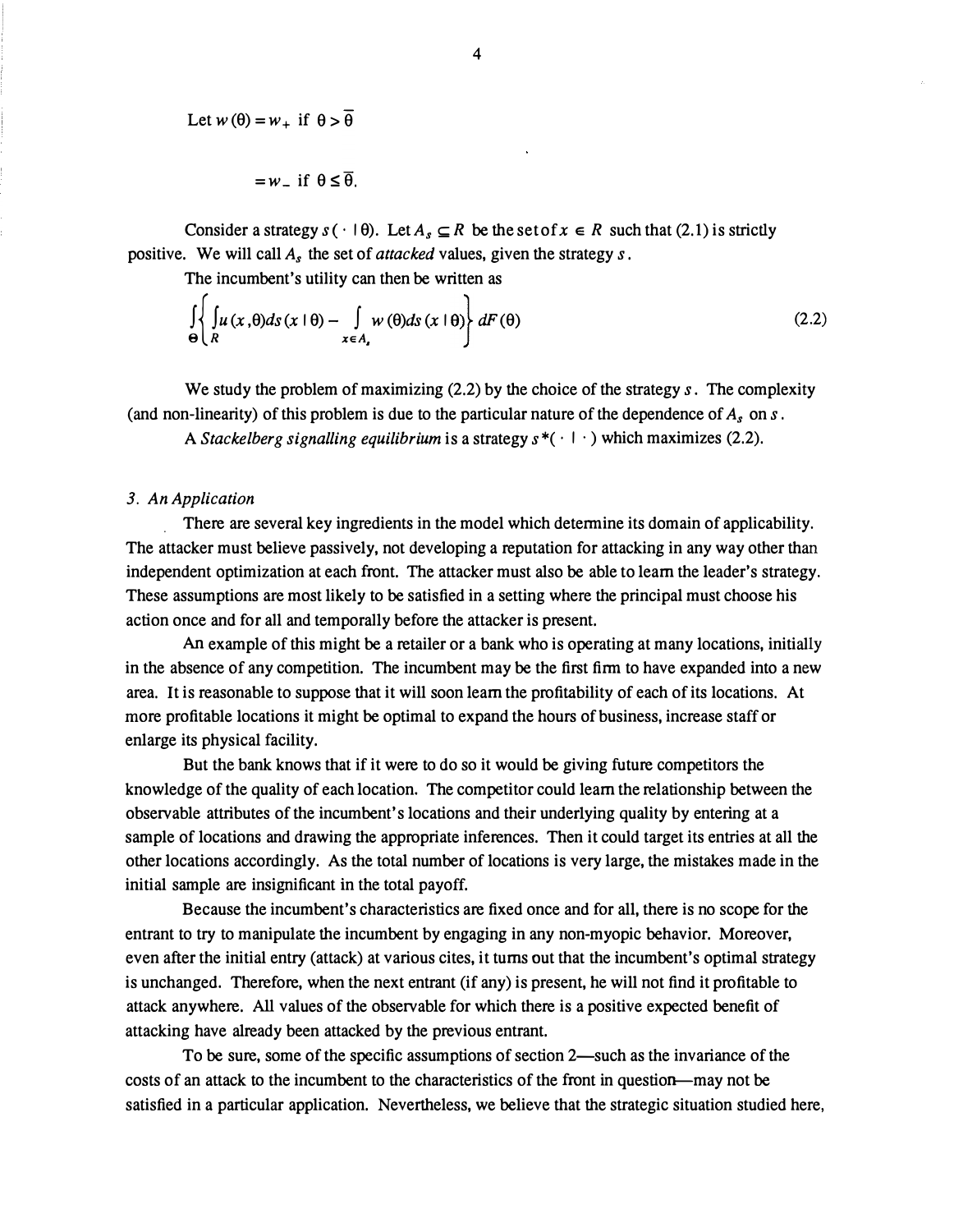where the incumbent can make a commitment to his strategy and the attacker cannot, does characterize many competitive situations where "many fronts" are involved.

#### 4. Statement of Results

In Theorem 1, we describe the qualitative features of any optimal strategy if an optimal strategy exists. Theorem 2 proves the existence of an optimal strategy under our assumptions. To contrast the Stackelberg signalling equilibrium with the Bayesian perfect equilibria (Proposition 1) we first characterize the Bayesian perfect equilibria using a mild condition on out of equilibrium expectations (Theorem 3).

Theorem 1: If  $s^*(- \cap \cdot)$  is an optimal strategy, it is almost everywhere equal to a strategy  $s(\cdot | \cdot)$  $\frac{1}{2}$  -  $\frac{1}{2}$  -  $\frac{1}{2}$  -  $\frac{1}{2}$  -  $\frac{1}{2}$  -  $\frac{1}{2}$  -  $\frac{1}{2}$  -  $\frac{1}{2}$ such that there exists an interval  $T = [a, b] \subset \Theta$ , possibly degenerate and containing  $\theta$ , and increasing functions  $y(\cdot)$ :  $\overline{T} \cap \Theta_- \to \mathbb{R}$  and  $z(\cdot)$ :  $\overline{T} \cap \Theta_+ \to \mathbb{R}$  such that:

- 1) for  $\theta \notin \overline{T}$ ,  $s(\cdot | \theta)$  is concentrated at  $x = x^*(\theta)$
- 2) for  $\theta \in \overline{T} \cap \Theta_{-}$ ,  $s(\cdot | \theta)$  is concentrated at  $x = y(\theta)$
- 3) for  $\theta \in \overline{T} \cap \Theta_+, s(\cdot | \theta)$  is concentrated at  $x = z(\theta)$
- 4)  $v f(\theta) \dot{z} (\theta) + v f(\theta) \dot{y} (\theta) = 0$  a.e with  $y(\theta) = z(\theta)$  for any  $\theta \in \overline{T} \cap \Theta$ .  $\frac{1}{2}$  +  $\frac{1}{2}$
- 5)  $y(a) = z(\theta); y(\theta) = z(b)$

Proof: see appendix.

Let us call S the subset of strategies that can be described by a 3-tuple  $\overline{T} = [a, b] \subset \Theta$ ,  $y(\cdot)$ , $z(\cdot)$  with  $y(\cdot)$  and  $z(\cdot)$  increasing and satisfying 4) 5) of Theorem 1.

With Theorem 1 we can reduce the existence problem to the existence of a solution to  $(2.2)$ in  $S$ . Then, the optimization problem  $(2.2)$  can be rewritten:

$$
\max_{\substack{(a,b,y)\in\mathcal{Y}(\cdot),z(\cdot)\\
\in S}} \int_{\theta_{\min}}^{a} u(x^*(\theta),\theta)f(\theta)d\theta + \int_{a}^{\theta} u(y(\theta),\theta)f(\theta)d\theta
$$
\n(4.1)

$$
+\int\limits_{\overline{\theta}}^{b} u(z(\theta),\theta)f(\theta)d\theta+\int\limits_{b}^{\theta_{\text{max}}} u(x^{*}(\theta),\theta)f(\theta)d\theta
$$

We show below that there exists a solution to program  $(4.1)$  and therefore, from Theorem 1, that there exists a solution to program (2.2).

Theorem 2: There exists a solution to program  $(4.1)$  (which is not necessarily unique).

*Proof*: Let  $\psi(\theta) = z^{-1}(\gamma(\theta))$  (well defined because z is increasing).

4) 5) in Theorem 1 imply: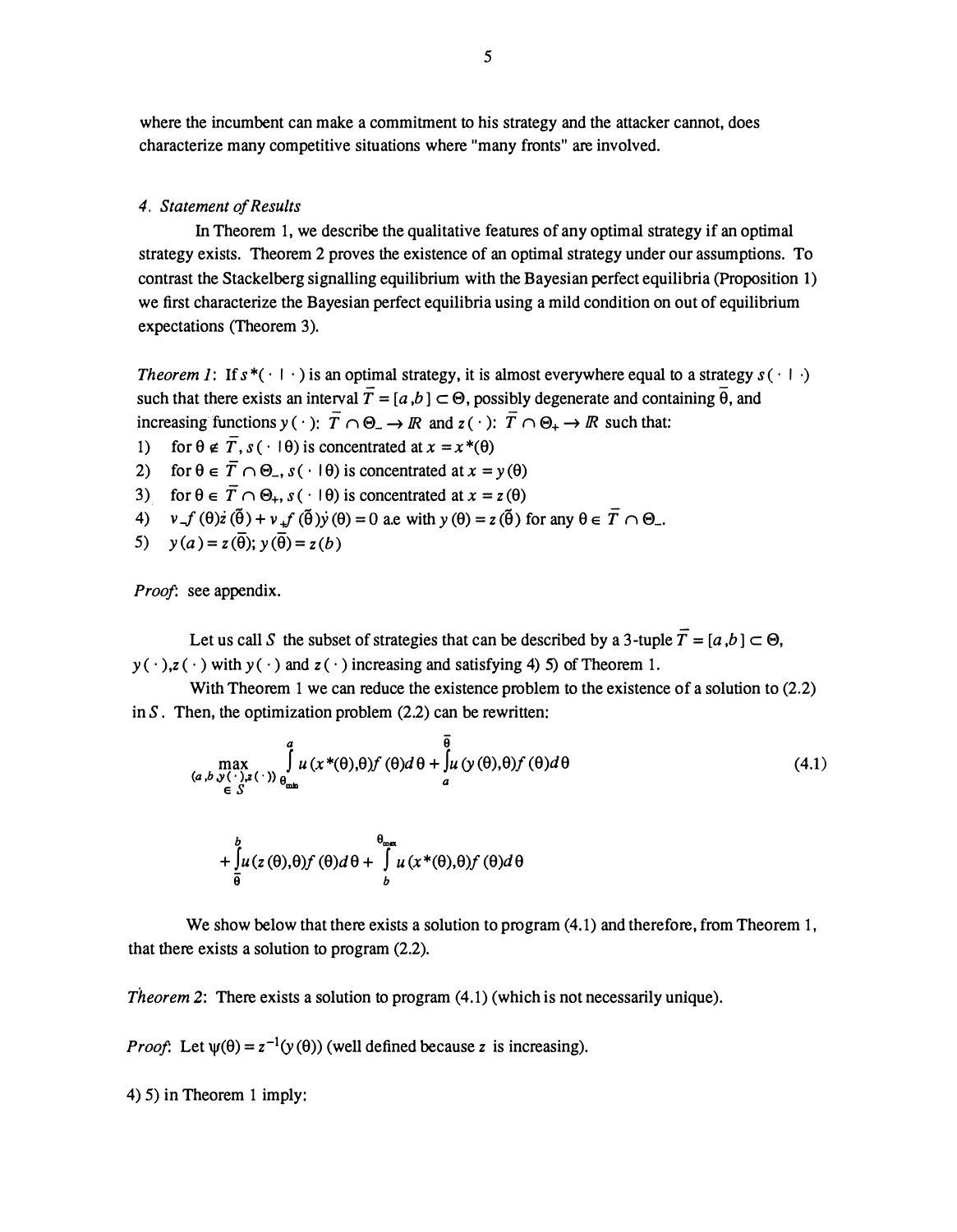$$
\psi(\theta) = -\frac{\nu_{-}}{\nu_{+}} \cdot \frac{f(\theta)}{f(\psi(\theta))}
$$
(4.2)

$$
\overline{\theta} = \psi(a) \tag{4.3}
$$

This is a differential equation in  $\psi(\cdot)$  with a boundary condition. Since  $f(\cdot)$  is differentiable and bounded below by a strictly positive number, there exists from the fundamental existence theorem of the theory of differential equations (Pontryagin (1962)) a differentiable solutions  $\psi_a^*(\theta)$  defined on  $[\theta_{inf}, \theta_{max}]$ . 9. y with a boundary condition<br>
1y positive number, there existed<br>
al equations (Pontryagin (1964)<br>
ith a derivative bounded belot<br>
\* in *a* follows from the differ<br>
gin (1962)) and from the differ<br>
(z ( $\psi_a^*(\theta)$ ), $\theta$ )

From (4.2),  $\psi_a^*$  is increasing in  $\theta$  with a derivative bounded below by a strictly positive number.

Moreover, the differentiability of  $\psi^*$  in a follows from the differentiability of a solution with respect to the initial condition (Pontryagin (1962)) and from the differentiability of the solution  $in \theta$ .

From (4.2) (4.3),  
\n
$$
b = \psi_s^*(\vec{\theta}) = \psi_a^*(\psi_a^*(a))
$$
\n(4.4)

The maximization problem can now be rewritten:

$$
\max_{a,z(\cdot)} \left\{ \int_{\theta_{\min}}^{a} u(x^*(\theta),\theta) f(\theta) d\theta + \int_{a}^{\bar{\theta}} u(z(\psi_a^*(\theta)),\theta) f(\theta) d\theta \right. \tag{4.5}
$$

$$
+\int_{\theta}^{\psi_{a}^{*}(\psi_{a}^{*}(a))}u(z(\theta),\theta)f(\theta)d\theta+\int_{\psi_{a}^{*}(\psi_{a}^{*}(a))}^{\theta_{max}}u(x^{*}(\theta),\theta)f(\theta)d\theta\Bigg\}.
$$

Let us now change variables in the second integral of (4.5):  $\eta = \psi_a^*(\theta)$ . This integral becomes:

$$
\int_{\psi_a^*(a)}^{\psi_a^*(\bar{a})} u(z(\eta), \psi_a^{*-1}(\eta)) f(\psi_a^{*-1}(\eta)) \frac{d\eta}{\psi_a^{*'}(\psi_a^{*-1}(\eta))}
$$
(4.6)

Substituting the running variable  $\theta$  to  $\eta$  and using (4.3) (4.4), (4.6) becomes

$$
\oint\limits_{\theta}^{b} u\, (z(\theta),\!\psi_a^{*+1}(\theta))f\,(\psi_a^{*+1}(\theta))\xrightarrow[\psi_a^{*'}(\psi_a^{*+1}(\theta))} \frac{d\theta}{}
$$

But  $\frac{f(\psi_a^{*-1}(\theta))}{\psi_a^{*'}(\psi_a^{*-1}(\theta))} = -\frac{v_+}{v_-}f(\theta)$  from (4.2). Maximization with respect to  $z(\cdot)$  reduces to

$$
\max\Bigl\{\int_{0}^{b} \left[\mu(z(\theta),\theta) - \frac{\nu_{+}}{\nu_{-}} \mu(z(\theta),\psi_{a}^{*-1}(\theta))\right] f(\theta) d\theta\tag{4.7}
$$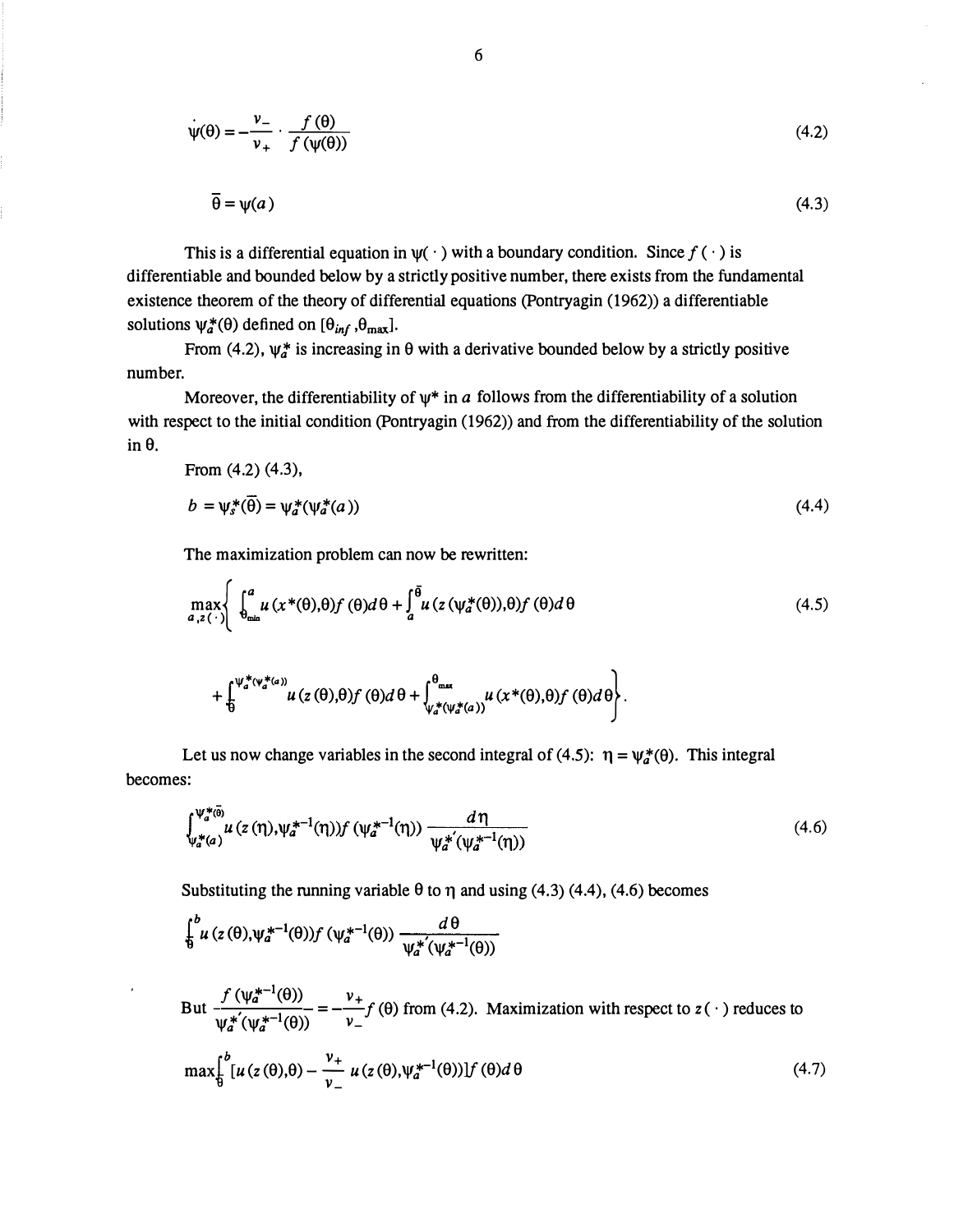For any a, there exists a solution to (4.7) because  $u(\cdot, \theta)$  has by assumption a solution for any  $\theta \in \Theta$  (we are maximizing a weighted average of two such functions for every  $\theta$ ).

Moreover, since  $\mu$  is strictly concave in z this solution is defined by:

$$
\frac{\partial u}{\partial z}(z,\theta) - \frac{v_+}{v_-} \frac{\partial u}{\partial z}(z,\psi_a^{*-1}(\theta)) = 0
$$

The solution is increasing since  $u_{x\theta} > 0$  and  $\psi_a^{*} > 0$  and differentiable from the inverse function theorem.

There exists a solution in  $a$  as we are maximizing a continuous function in a compact set. However, as  $(4.5)$  is not concave in a there may be multiple solutions.

Q.E.D.

#### FIGURE 4.1 HERE

Some simple results are seen directly in Figure 4.1. The set of fronts that are attacked are those with the upper extreme values of  $\theta$ . These are the values that are hardest to protect in the sense that pooling them with  $\theta$ 's below  $\overline{\theta}$  would require larger deviations from  $x^*(\theta)$  than for the lower values, in  $\overline{T}$ , which are pooled and protected from attack. It is natural that the protection is afforded to the fronts that are less costly to protect.

The protection from attack in T requires an increase in x, above  $x^*(\theta)$  for the fronts that cause the protection, and a decrease in  $x$  for those that are protected. Moreover, the two fronts that are pooled together choose an x that is between their respective values of  $x^*(\theta)$ . Again, this seems quite natural.

It is interesting to compare the solution above to the Bayesian Perfect equilibria of the same game. The Bayesian Perfect equilibrium concept would correspond to applications where each front is controlled by a separate agent who optimizes given his own 0, taking the pattern of inference used by potential attackers as given.

A Bayesian Perfect Equilibrium<sup>3</sup> is a pair of functions  $\bar{x}(\theta)$ :  $\Theta \to \mathbb{R}$  and  $\bar{\delta}(x)$ :  $\mathbb{R} \to \{0,1\}$ , such that

i)  $\theta \in \Theta$ ,  $\overline{x}(\theta) \in \underset{x}{argmax} [u(x,\theta) - \delta(x)w(\theta)]$ 

ii)  $F(\theta | x)$  is the revision of  $F(\theta)$  using Bayes' rule whenever possible given x and  $\overline{x}(\cdot)$ 

iii) 
$$
\overline{\delta}(x) = 1(0) \Leftrightarrow v_{-} \int_{\theta \le \overline{\theta}} dF(\theta | x) + v_{+} \int_{\theta > \overline{\theta}} dF(\theta | x) > (\le)0
$$

We limit the number of equilibria by restricting out of equilibrium beliefs. We say that beliefs  $\vec{F}$  out of equilibrium are *plausible*<sup>4</sup> if  $\int d\vec{F}$  ( $\theta | x$ )  $\leq \int dF$  ( $\theta | x$ ) for any  $x < x'$  where the  $\overline{\theta}$   $\overline{\theta}$   $\overline{\theta}$ value x is not taken at the equilibrium while x' is taken. This plausibility requirement expresses the

<sup>3.</sup> We give the definition only in the case of pure strategies. It can be shown that equilibria always involve pure strategies.

<sup>4.</sup> This monotonicity restriction is similar to the one found in Kreps and Wilson (1982).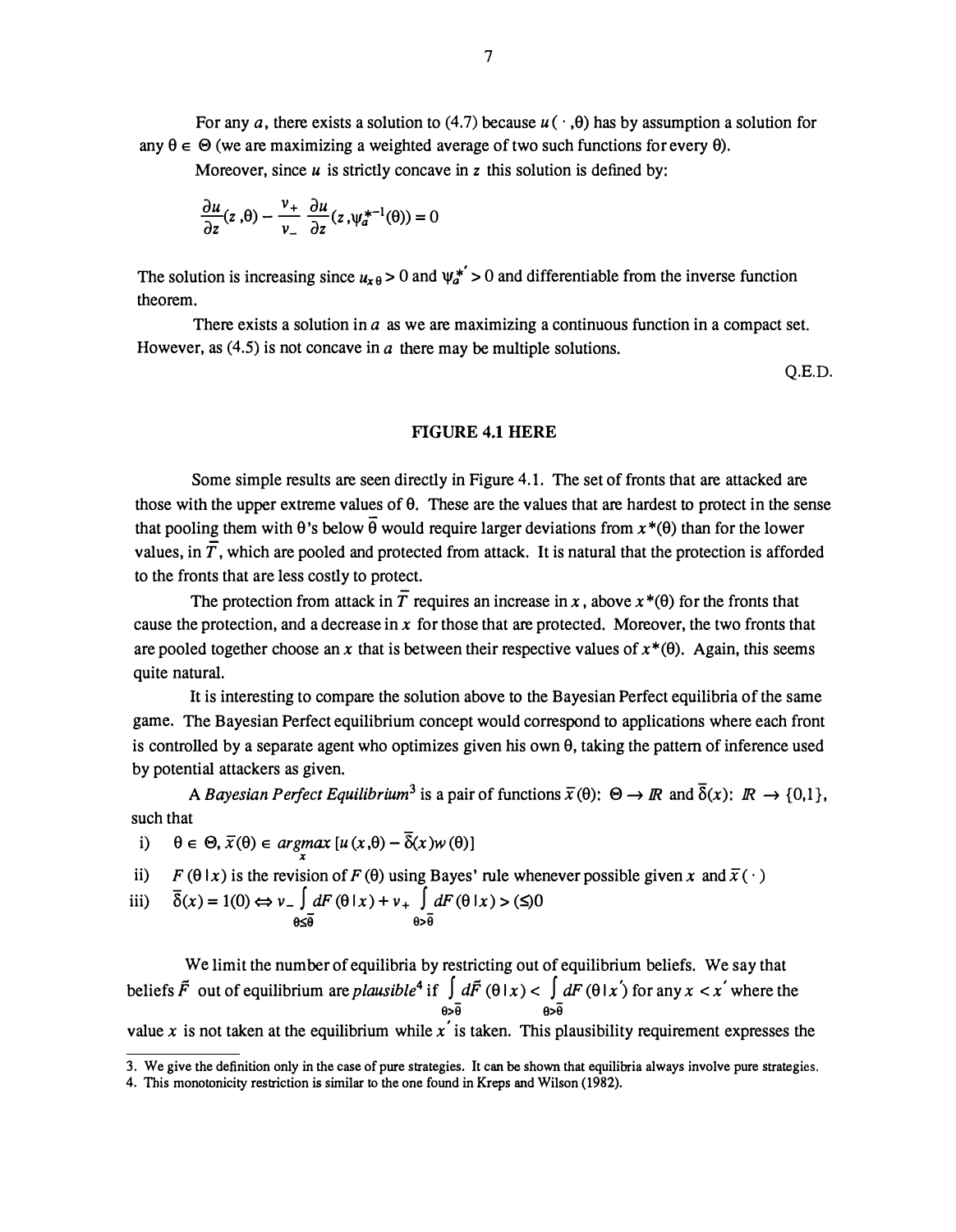idea that the attacker knows that  $x^*(\theta)$  is strictly monotonic and therefore believes that an unused value of x would be associated with a lower value of  $\theta$  than that known to be associated with higher  $x$ , in equilibrium.

Theorem 3: If  $\hat{\theta} > \hat{\theta}$  and  $(\hat{\theta}, \hat{x})$  satisfy a)  $u(x^*(\hat{\theta}), \hat{\theta}) - w_+ = u(\hat{x}, \hat{\theta})$ b)  $\int_{\frac{1}{2} + 1/\sqrt{2}}^{\frac{\pi}{2}} v \, dF(\theta) + \int_{\frac{\pi}{2}}^{\frac{\pi}{2}} v \, dF(\theta) \leq 0$ 

Then  $\bar{x}(\theta) = x^*(\theta)$  $\bar{x}(\theta) = \hat{x}$  $x(\theta) = x^*(\theta)$ for  $\theta < x^{*-1}(\hat{x})$ for  $\theta \in [x^{*-1}(\hat{x}), \hat{\theta}]$ for  $\theta > \hat{\theta}$ 

is a ( plausible) Bayesian Perfect equilibrium, and conversely.

Proof. Available from the authors.

In any plausible Bayesian Perfect equilibrium, the conjectures about values of  $x$  that will be attacked are as follows. For  $x > \hat{x}$  the incumbent agent believes that an attack will take place. Because of this, the values in the interval  $(\lambda x^*(\hat{\theta}))$  are not chosen by any  $\theta$ . Instead, all  $\theta$  in  $(x^{*-1}(\hat{x}),\hat{\theta})$  pool at  $\hat{x}$ , the highest value of x, which escapes attack. For  $\theta > \hat{\theta}$  the corresponding x is set at  $x^*(\theta)$  where attacks actually do occur.

In the Bayesian Perfect equilibrium which maximizes the expected payoff over all  $\theta$ , b) in Theorem 3 holds with equality.

#### FIGURE 4.2 HERE

*Proposition 1*: In the Stackelberg signalling equilibrium, there are some  $\theta$  for which the payoff is lower than what they would receive in the Bayesian Perfect equilibrium that maximizes the expected payoff over all  $\theta$ .

*Proof*: There are two cases. Either the SE pooling set,  $\overline{T}$ , is included in the best BPE pooling set or  $\overline{T}$  contains the best BPE pooling set. This is because there must be equal weighted mass on each side of  $\overline{\theta}$  for both pooling sets, as  $v dH = 0$ .

In the first case (Figure 4.3), agents  $\theta$ ,  $\theta \in (\theta_1, \theta_2)$  prefer the best BPE allocation because they get their first best.

#### FIGURE 4.3 HERE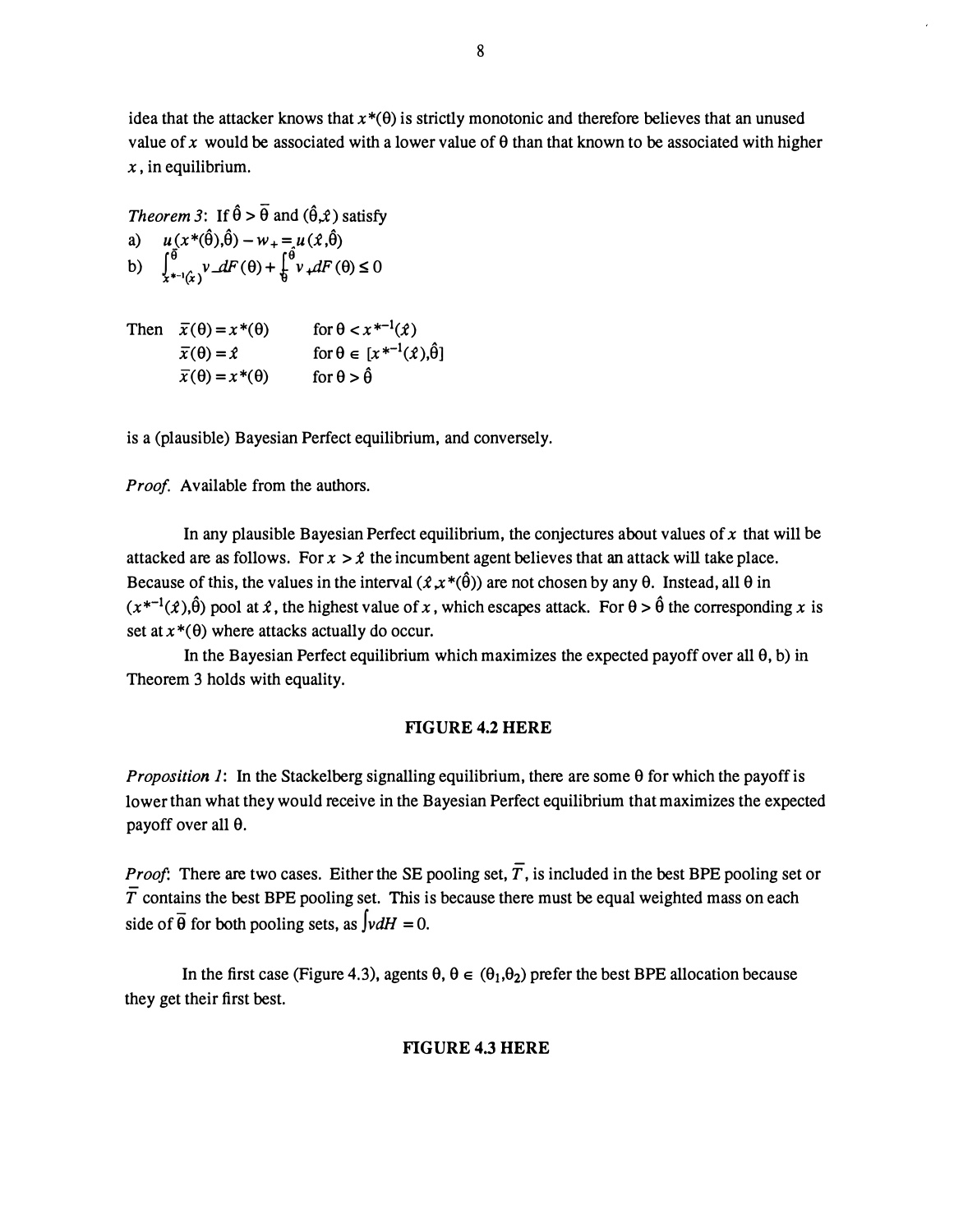In the second case (Figure 4.4), agents  $\theta$ ,  $\theta \in (\theta_1, \theta_2)$  prefer the best BPE allocation. The reason is as follows. In the BPE, agent  $\theta_2$  is indifferent between A and B. At B he is attacked; at A he is not. Take  $\theta \in (\theta_1, \theta_2)$ . In the SE he is attacked. The action  $\xi$  is now closer to his first best than it was at  $\theta_2$  for agent  $\theta_2$ . Therefore he strictly prefers the action  $\xi$ . ||

#### FIGURE 4.4

We have argued above that in the SE the incumbent was able to commit himself to a given strategy because he was moving first. It is nevertheless interesting to know where the incentive constraints would be violated in a SE. We must choose plausible expectations about attack for the values of x which are not chosen. Suppose (Figure 4.5) that for  $x \in (x_1, x_2)$  no attack is expected and for  $x \in (\overline{x}, x_3)$  attack is expected.

#### **FIGURE 4.5**

All those in  $[\theta_{min}, \theta_1]$  are satisfying incentive constraints since they obtain their first best and are not attacked. All those in  $(\theta_1,\theta_2)$  do not satisfy incentive constraints, because they could choose their first best and not be attacked (since for  $x \leq \overline{x}$ , there is no attack).

All those in  $[\theta_2,\theta_3]$  do not satisfy incentive constraints; they can move closer to their first best, for example to  $\bar{x}$ , and not be attacked.

If  $\theta = \theta_3$  the incentive constraint is satisfied in general strictly (if not one could improve the SE). For  $\theta$  in ( $\theta_3$ ,  $\theta_4$ ), in general a non-degenerate interval, therefore the incentive constraint is violated; these values of  $\theta$  would prefer to choose  $\bar{x}$  and avoid attack rather than  $x^*(\theta)$  where they are attacked. For  $\theta > \theta_4$  the incentive constraints are satisfied at  $x^*(\theta)$ .

#### 5. An Example

Let  $\Theta = [0,1], \overline{\theta} = \frac{1}{2}, \overline{T} = [a, b]$  and let us denote the optimal  $\overline{x}$  as  $y(\cdot)$  if  $a \le \theta < \overline{\theta}$  and as  $z(\cdot)$  for  $\overline{\theta} < \theta < b$ .

Consider now the following example:

$$
u(x,\theta) = -(x-\theta)^2;
$$

$$
\nu_{+}=-\nu_{-},\nu_{+}=\nu_{-},\nu_{-}=0,
$$

#### F uniform

The condition implied by the theorem for pooled values is

$$
f(\tilde{\theta})\dot{y}(\theta) = f(\theta)\dot{z}(\tilde{\theta}) \text{ for } y(\theta) = z(\tilde{\theta}) \text{ for a.e. } \theta \in \overline{T}
$$
 (5.1)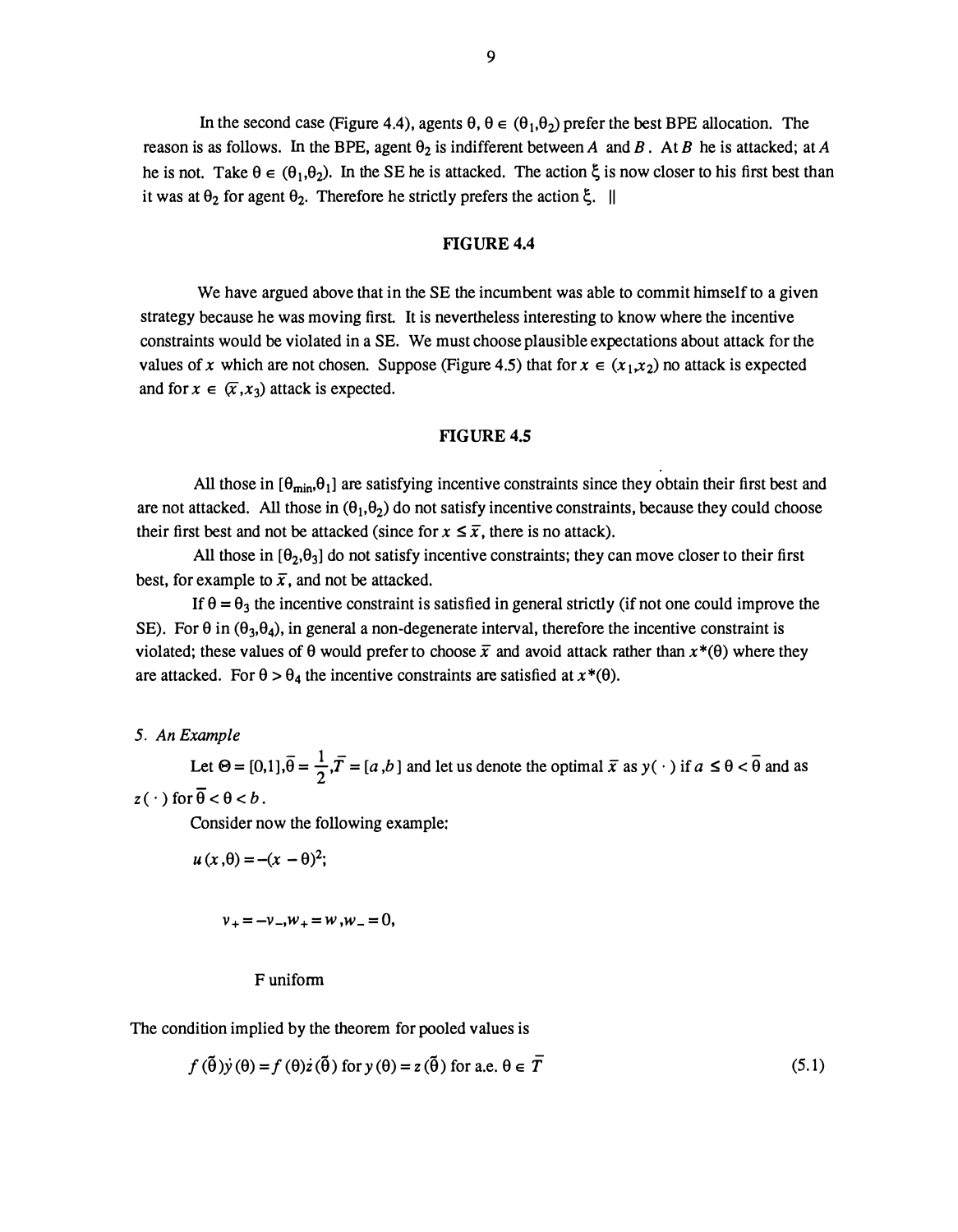$$
y(a) = z(1/2)
$$
  $y(1/2) = z(b)$  (5.2)

From the proof of Theorem 2 we have:

$$
f(\psi(\theta))\psi(\theta) = f(\theta).
$$

For the uniform distribution

$$
f(\theta) = f(\psi(\theta)) = 1; x^*(\theta) = \theta
$$
 and  $\psi(\theta) = \theta + k$ .

From  $y(a) = z(1/2)$  we get  $k = \frac{1}{2} - a$ ; from  $y(1/2) = z(b)$  we get  $b = 1 - a$ . The optimization problem of the principal can then be reduced to:

$$
\max \left\{ -\int\limits_{a}^{\frac{1}{2}} \left[ y(\theta) - \theta \right]^{2} d\theta - \int\limits_{\frac{1}{2}}^{1-a} \left[ z(\theta) - \theta \right]^{2} d\theta - aw \right\}
$$

subject to  $y(\theta) = z(\theta + \frac{1}{2} - a)$  and (5.2)

Changing variables in the second integral  $(\tilde{\theta} = \theta - \frac{1}{2} + a)$  and using (5.2) we get:

$$
\max_{(a,y(\cdot))} \left\{ -\int_{a}^{\frac{1}{2}} \left[ (y(\theta) - \theta)^2 + (y(\theta) - \theta + \frac{1}{2} - a)^2 \right] d\theta - aw \right\}
$$

The first order conditions are:

$$
(y(\theta) - \theta) + (y(\theta) - \theta + \frac{1}{2} - a) = 0
$$

$$
(y(a) - a)^2 + (y(a) - \frac{1}{2})^2 - 2\int_a^{\frac{1}{2}} (y(\theta) - \theta + \frac{1}{2} - a)d\theta = w
$$

yielding

$$
a = \frac{1}{2} - \sqrt{\frac{2w}{3}}
$$

$$
y(\theta) = \theta + \sqrt{\frac{w}{6}}
$$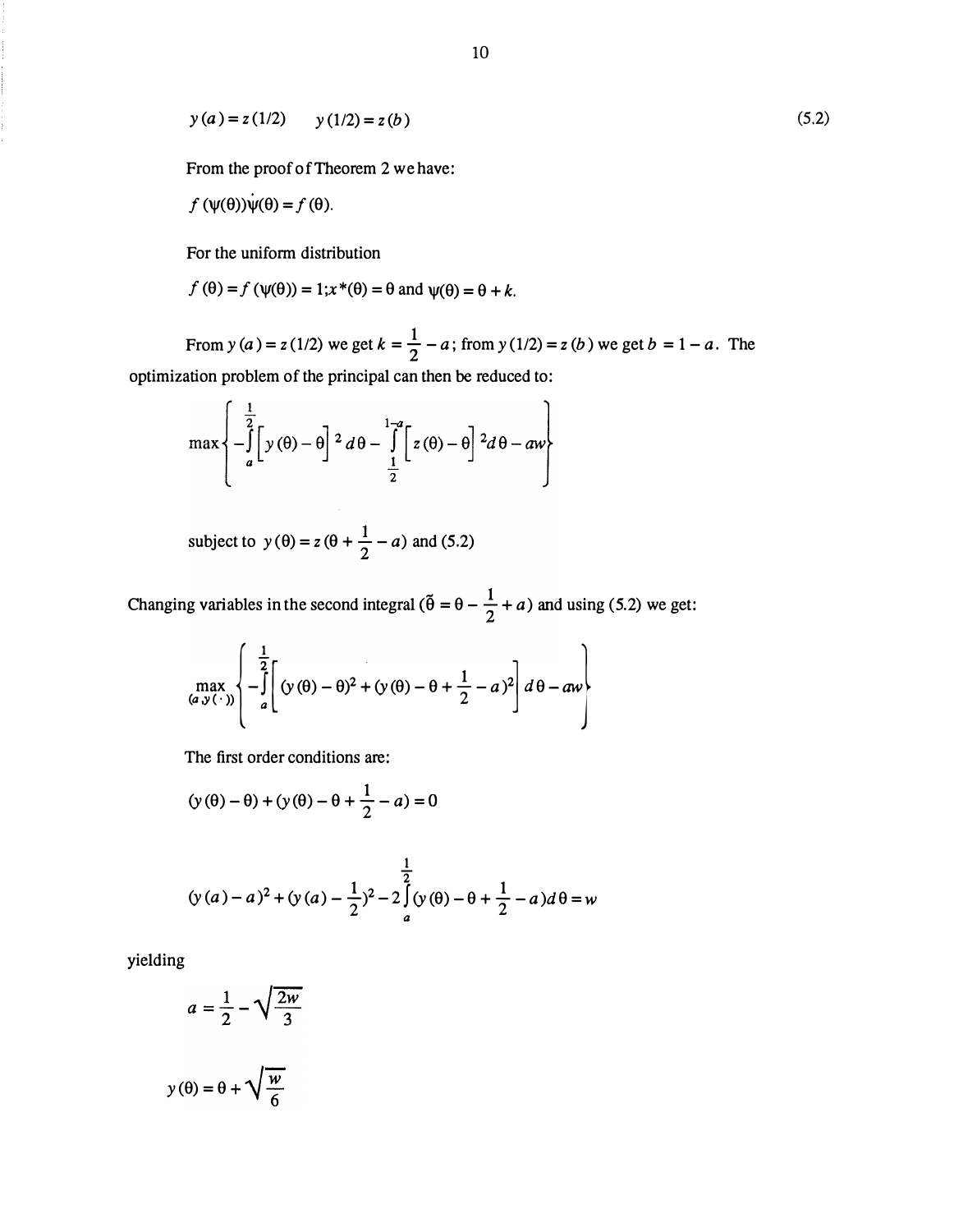For any  $w > 0$ , some area is protected. As w reaches  $\frac{3}{8}$  everything is protected.

#### FIGURE 5.1 HERE

It is intuitively clear that as soon as  $w > 0$ , the gain of some little pooling is of the first order and the loss is only of the second order. As  $w$  becomes very large everything is protected since the loss from full protection is finite. Figure 5.2 gives the comparison of the incumbent's levels of utility in the BPE and in the Stackelberg signalling equilibrium, for  $w = 3/32$ . The BPE is calculated by using the uniformity of F, so that  $\overline{\theta}$  is the midpoint of the pooled set, and determining the length of the pooled set from (a) of Theorem 3.

#### FIGURE 5.2 HERE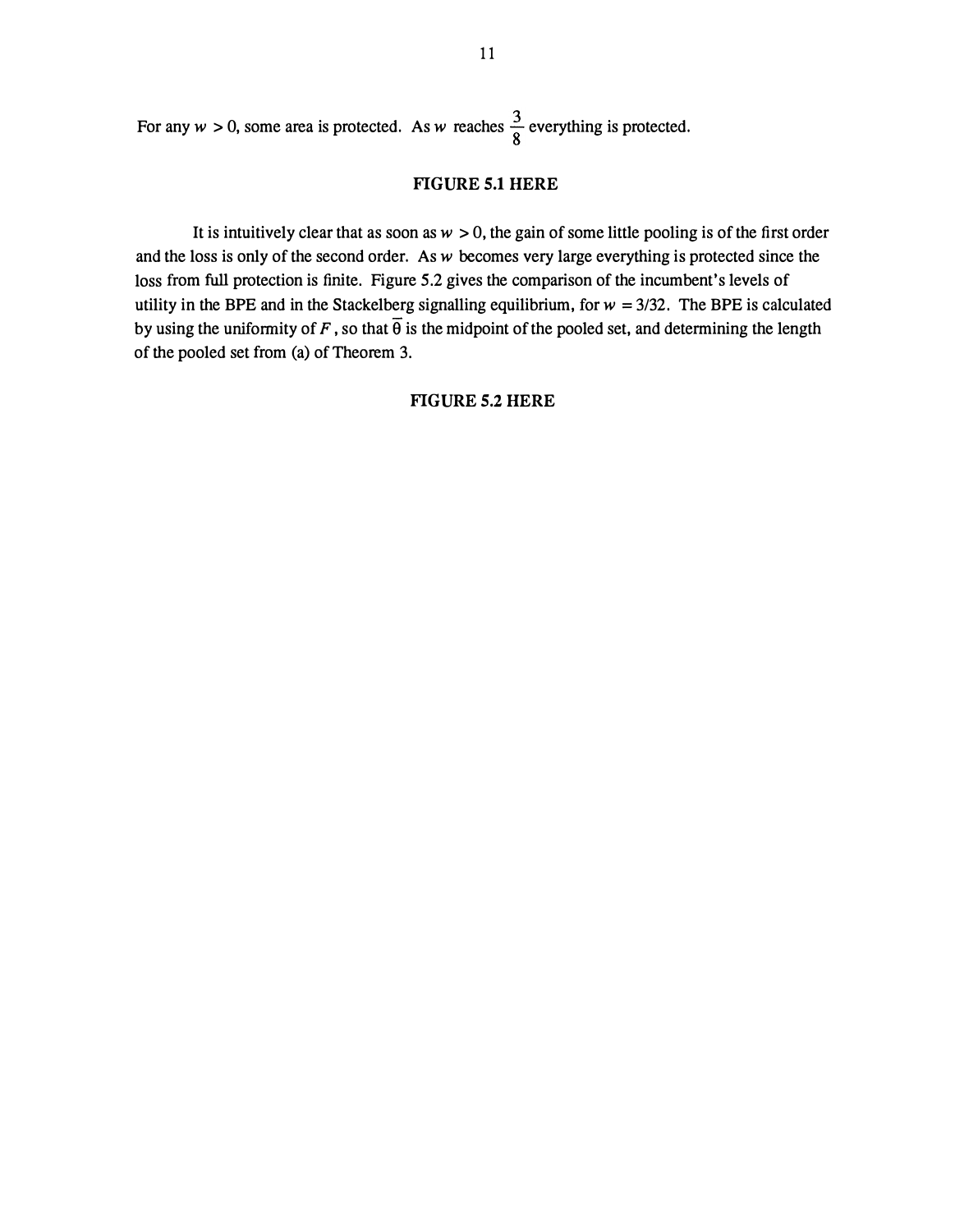#### APPENDIX

#### Characterization of the Stackelberg Signalling Equilibrium: Proof of Theorem

Some further terminology will be useful in the arguments below.

Given a strategy s let M be the induced marginal distribution of  $x$ .

A subset  $S \subseteq \mathbb{R}$  will be said to be *identified* if for M-almost every  $x \in S$ ,  $H(\theta | x)$  is a measure degenerate at a single point. A subset S will be said to be *pooled* if for  $M$ -almost every  $x \in S$ ,  $H(\theta | x)$  is not such a degenerate measure. The maximal subsets of identified and pooled values are denoted  $I$  and  $P$  respectively.

All of the distributions and sets of observed values of x described above are determined by the strategy  $s$ . Where it is desirable to make this dependence explicit, we will subscript the corresponding value by s, for example  $H_s$ ,  $A_s$ , etc. The first step is to show that no pooled value is attacked, i.e.,  $M(P \cap A) = 0$ .

Lemma 1: There can be no atoms of M in  $P \cap A$ .

*Proof:* Let  $\bar{x}$  be such an atom. Then for a non-null subset  $T \subseteq \Theta$ ,  $\bar{x}$  is an atom of  $s (\cdot | \theta)$  for  $\theta \in T$ . Define:

$$
T^{\varepsilon}_{+} = \{ \theta \in T \mid \theta > \theta \text{ and } \overline{x} < x^*(\theta) - \varepsilon \}
$$

$$
T^{\varepsilon} = \{ \theta \in T \mid \theta > \overline{\theta} \text{ and } \overline{x} > x^*(\theta) + \varepsilon \}
$$

For  $\varepsilon$  suffi small, at least one of  $T^{\varepsilon}$  and  $T^{\varepsilon}$  must be non-null. Without loss of generality, assume it is  $T^{\xi}$ . Take  $x > \overline{x}$  such that  $x - \overline{x} < \varepsilon$  and that x is not an atom of M. (This is possible because there are at most a countable number of atoms.) Then modify s to  $s'$  by replacing the atom at  $\bar{x}$ , with an atom of equal mass at x, for all  $\theta \in T^{\epsilon}_{+}$ . Under the strategy s' the increased value of x with positive probability, in the direction of the optimum will cause  $\int u dG_s$ . The value of  $\int \int w(\theta)ds$   $(x \mid \theta)dF(\theta)$  will not increase because  $M(A_s) \leq M(A_s)$ . Thus s' is a superior strategy to  $\Theta$  A,

s. The case in which  $T_{-}^{\epsilon}$  is non-null is symmetrically treated.  $\parallel$ 

#### FIG URE A.1 HERE

Lemma 2:  $M(P \cap A) = 0$ 

*Proof:* By the above, we know that M is non-atomic on  $P \cap A$ . Assume that  $M(P \cap A)$  is positive. Consider the joint distribution  $G(\theta, x)$  restricted to  $x \in P \cap A$ , denoted by  $G^1(\theta, x)$ . Let  $H^1(\theta \mid x)$  be the conditional distribution of  $\theta$ , defined from  $G^1$ , on  $P \cap A$ . Let  $C^{\varepsilon} = \{(\theta, x) \in \Theta \times (P \cap A) \mid |x - x^*(\theta)| < \varepsilon\}.$  If, for all  $\varepsilon > 0, G^1(C^{\varepsilon}) = M(P \cap A)$ , then  $H^1(\theta | x)$  would be degenerate at  $\theta = x^{*-1}(x)$  for each  $x \in P \cap A$ . This would contradict the fact that they are pooled values. II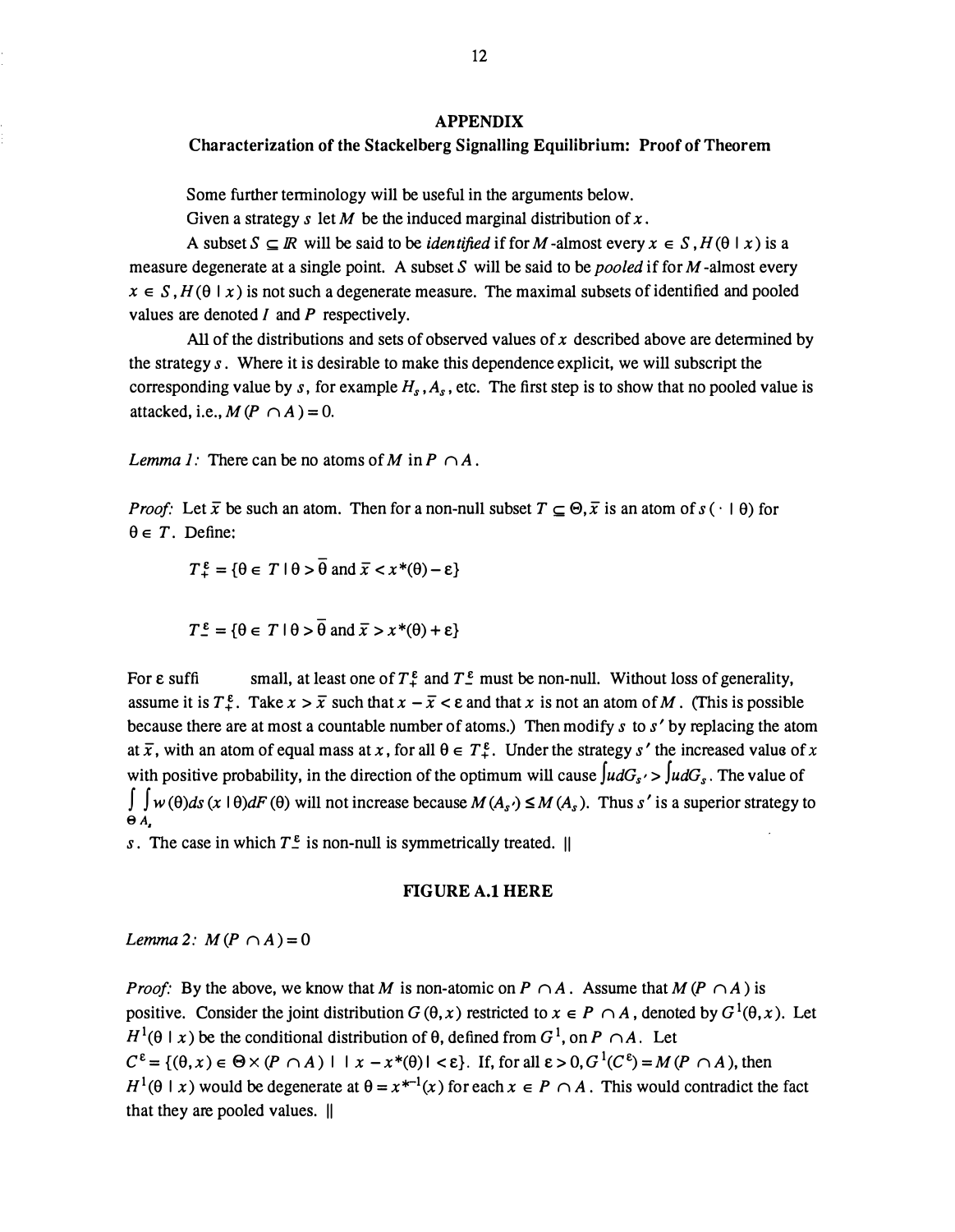#### FIGURE A.2 HERE

Thus there exists  $\varepsilon > 0$  and  $\eta > 0$  such that  $M(P \cap A) - G^1(C^{\varepsilon}) > \eta$ . It follows that either there exist subsets  $T_+ \subseteq \Theta$  and  $V_+ \subseteq P \cap A$  such that for each  $\theta \in T_+$ ,  $v \in V_+$ ,  $v > x^*(\theta) + \varepsilon$  and  $G^1(T_+ \times V_+) > 0$ , or else there are  $T_-$  and  $V_-$  with  $v < x^*(\theta) - \varepsilon$  and  $G^1(T_- \times V_-) > 0$ . Without loss of generality we can consider the former case. Following a method similar to that used in the preliminary lemma above, replace s by the strategy s' that assigns a point mass of  $s(V_+ \mid \theta)$  at a given  $\bar{x} \in V_+$  arbitrarily close to  $\inf_{x} x \in V_+$  for every  $\theta \in T_+$ , and such that

 $s'(V_+ \cap \{x \mid x > \overline{x}\} \mid \theta) = 0$ . As above, this improves the efficiency of the strategy s with respect to JudG while not increasing  $A_s$  because  $\bar{x}$  is already an attacked value and therefore not increasing  $\int w dG.$  $\Theta A$ 

We then show that for identified values, the incumbent is choosing the action that maximizes  $u(x, \theta)$ .

Lemma 3: For M-almost every  $x \in I$ ,  $H(\theta | x)$  is a point mass concentrated at  $\theta = x^{*^{-1}}(x)$ .

*Proof*: Let  $\phi(x)$  be the value of  $\theta \in \Theta$  corresponding to the observation of  $x \in I$ . Let  $\Phi \subseteq \Theta \times I$  be its graph, that is,

 $\Phi = \{(\theta, x) \mid \theta = \phi(x), x \in I\}$ 

Let  $X^* = \{(\theta, x) \mid x = x^*(\theta), \theta \in \Theta\}$ . We want to show that  $G(\Phi \backslash X^*) = 0$ .

We follow the same procedure as in Lemma 2 above. If  $G(\Phi \ X^*) > 0$ , then there must be an  $\epsilon > 0$  such that  $G(\Phi W_{\epsilon}(X^*)) > 0$ . We then can find T contained in either  $\Theta_{-}$  or  $\Theta_{+}$  and  $V \subseteq I$ such that  $G((T \times V) \cap (\Phi \mathbf{W}_{\epsilon}(X^*)) > 0$  and either  $(\theta, x) \in (T \times V)$  implies  $x > x^*(\theta) + \epsilon$  or  $(\theta, x) \in T \times V$  implies  $x < x^*(\theta) - \varepsilon$ . Thus there are four possible cases, as  $T \times V$  is above or below  $X^*$  and to the right or left of  $\overline{\theta}$ . In any case, a superior strategy, s', can be found by assigning all the mass in  $T \times V$  to a single point  $x \in I$  which is selected arbitrarily close to the extreme of V closer to  $X^*$ . (For example, see Figure A.3)

#### FIGURE A.3 HERE

This change creates a pooled value, x, such that  $H_s(T \mid x) = 1$  and  $M_s(\lbrace x \rbrace) > 0$ . If  $T \subseteq \Theta_{-}, x \notin A_s$ , and if  $T \subseteq \Theta_{+}, x \in A_{s'}$ . In either case, however,  $A_s = A_{s'}$  and  $\int \int w dG_s = \int w dG_s$ . Thus the change is beneficial because  $\int \int u dG$  is increased. ||  $\Theta A_{\nu}$ ,  $\Theta A_{\nu}$ 

We next show that in the optimal strategy all unattacked pooled values are on the margin of being attacked.

Lemma 4: For M-almost every  $x \in P$ ,  $\int v dH = 0$ .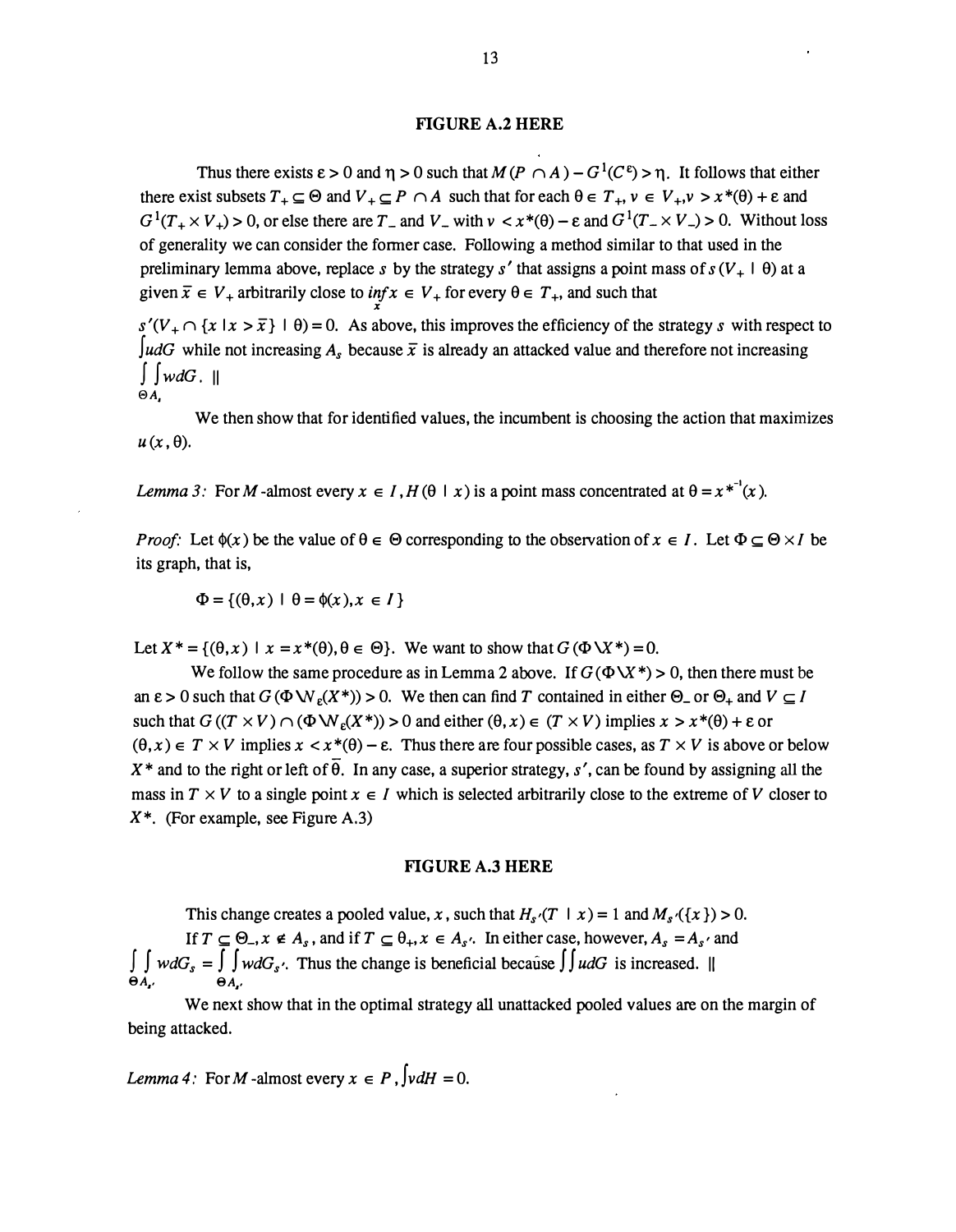Proof:

1) Assume that there is a non-null subset  $V \subset P$  with  $x > x^{*}(\overline{\theta})$  for all  $x \in V$  and such that  $\left[\nu dH(\theta \mid x) \le 0\right]$  for almost every  $x \in V$ . We can find a further non-null subset  $V' \subset V$  such that  $\int v dH(\theta \mid x) < \delta < 0$  for almost every  $x \in V'$ . Rewrite the last expression as

$$
\nu_-H(\Theta_- \mid x) + \nu_+H(\Theta_+ \mid x) < \delta < 0
$$

Since  $x > x^*(\overline{\theta})$  we know that  $x > x^*(\theta)$  for all  $\theta \in \Theta$ . We will improve the strategy s by introducing a small randomization which assigns a point mass at  $x^*(\theta)$  to  $\theta \in \Theta$ , decreases  $H(\Theta_- | x)$  slightly for  $x \in V'$ , and otherwise does not change s. This change improves the efficiency of the choice of x with respect to  $\int u dG$  and, as it does not cause  $\int v dH \le 0$  to be violated for any x where it was satisfied under s, it does not increase A or  $\int \int w dG$ . Hence s was not 0A

optimal.

2) Now consider the complementary case where  $\left[v\right]dH < 0$  for  $x \in V$ , and  $x < x^*(\overline{\theta})$  for all  $x \in V$ . As above, let V' be a non-null subset of V with  $\int v dH < \delta < 0$  for all  $x \in V'$  and let  $T \subseteq \Theta_+$ be such that  $G(T \times V') > 0$ .

For arbitrary  $\varepsilon > 0$ , partition V' into  $V_+^{\varepsilon}$  and  $V_-^{\varepsilon}$ , such that  $x_+ > x_-$  for  $x_+ \in V_+^{\varepsilon}$ ,  $x_- \in V_-^{\varepsilon}$ and such that  $M(V_{-}^{\epsilon}) < \epsilon$ . Then modify the strategy s by setting, for  $\theta \in T$ :

$$
s'(V^{\varepsilon} \perp \theta) = 0
$$

$$
s'(x \mid \theta) = s(x \mid \theta) \times (1 + \frac{s(V_{-}^{\epsilon} \mid \theta)}{s(V_{+}^{\epsilon} \mid \theta)}) \text{ for } x \in V_{+}^{\epsilon}
$$

This improves  $\int u dG$  because  $x^*(\theta) > x$  for  $(\theta, x) \in T \times V'$ . For  $\varepsilon$  sufficiently small and  $x \in V^{\varepsilon}_+$ ,  $\int v dH_s$ , is still non-positive, and thus still avoids attack. For  $v \in V^{\varepsilon}_-$ ,  $\int v dH_s$ ,  $\leq \int v dH_s$ . Thus s' improves  $\int u dG$  and does not increase the probability of attack for any  $\theta$ . ||

Let 
$$
T_I^- = \{ \theta \in \Theta_- \mid s(I \mid \theta) > 0 \}
$$

Let 
$$
T_P^- = \{\theta \in \Theta_- \mid s(P \mid \theta) > 0\}.
$$

Lemma 5: There exists  $\hat{\theta}_- \in \Theta_-$  such that if  $T_I^-$  and  $T_P^-$  are non-null, then  $\theta \in T_I^-$  implies  $\theta \leq \hat{\theta}_-$  and  $\theta \in T_P^-$  implies  $\theta \geq \hat{\theta}_-$ .

*Proof*: If the lemma were false, there would exist non-null sets  $T_P \subseteq T_P^-$  and  $T_I \subseteq T_I^-$ , and  $\alpha > 0$ such that  $\theta \in T_P$  and  $\theta' \in T_I$  implies  $\theta < \theta' - \alpha$ .

From the previous lemmas we know that, almost-everywhere, for  $\theta \in T_I$ ,  $s \cdot |\theta|$  has an atom at  $x^*(\theta)$ . Moreover, there is no other  $\theta \in \Theta$  that has an atom at this value.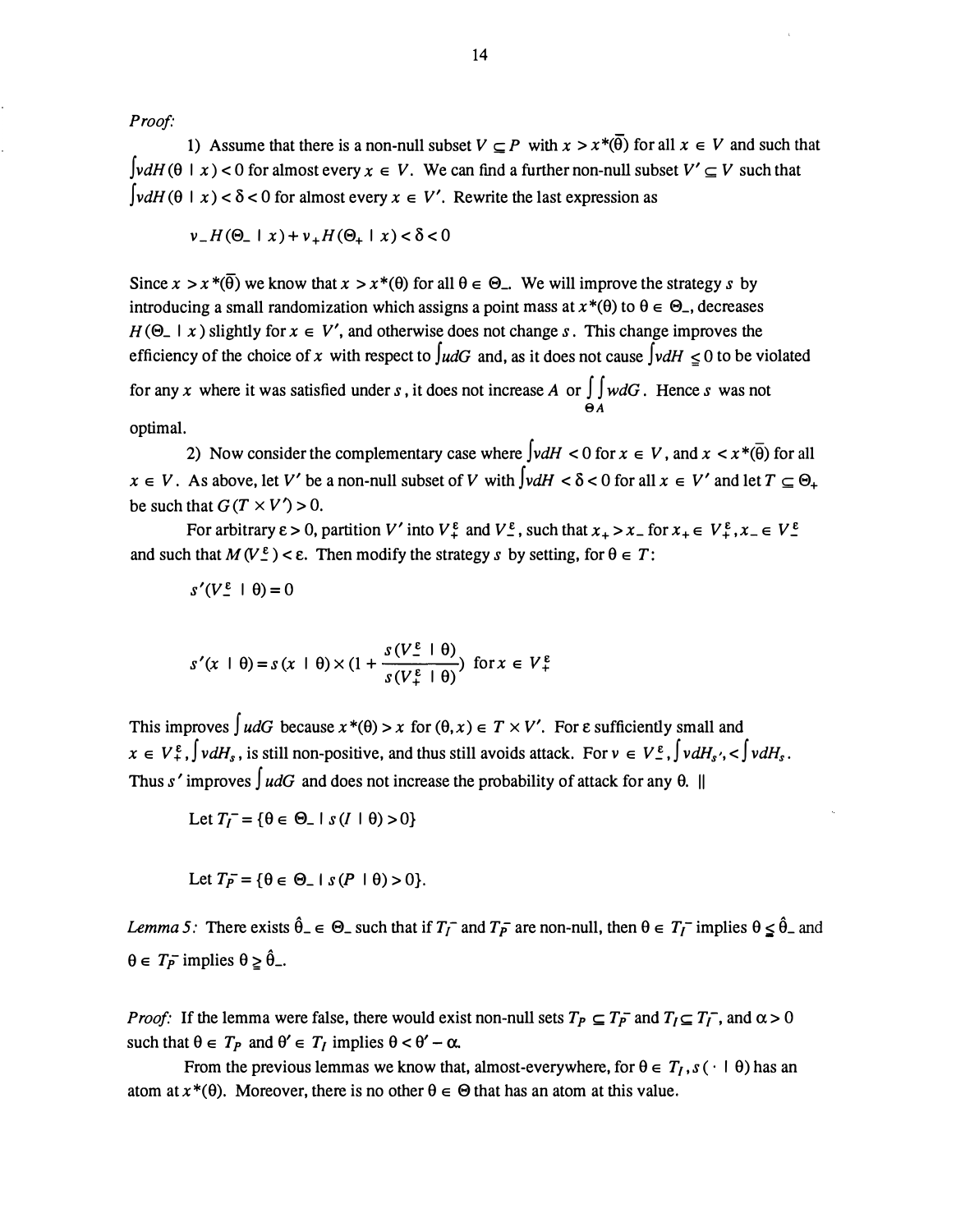Consider the distribution of x given  $\theta \in T_p$ ,

$$
\mu(x + T_P) = \frac{\int_{T_P} s(x + \theta)dF(\theta)}{F(T_P)}
$$

As  $\theta \in T_P$  is pooled with positive probability, there is a  $\mu$  non-null set, P', of pooled values. By Lemma 4 all pooled values have  $\int v dH = 0$ , hence, for all  $x \in P'$ ,  $H(\Theta_+ | x) > 0$ .

There are now two cases according to whether or not  $\mu(P_+) > 0$ , where

 $P_+ = P' \cap \{x \mid x \geq x^*(\theta), \text{ for all } \theta \in T_I\}$ 

0A

#### FIGURE A.4 HERE

Let us consider first the case where  $\mu(P_+) > 0$ . In this instance, G will assign positive mass to the rectangle  $R_+ = T_P \times P_+$ .

An improvement in s can be made by assigning some of the mass in  $R_+$  to  $X^*$ , removing the same amount of mass from  $X^* \cap \{(\theta, x) \mid \theta \in T_I^-\}$ , and distributing it over  $R'_{+} = T_I \times P_{+}$  in such a way that M is unchanged. Because u is concave in x and  $u_{x\theta} > 0$  we know that  $\iint u dG$  is improved, and at the same time A and  $\int w dG$  are invariant.

In the case  $\mu(P_+) = 0$ , G will assign zero mass to  $R_+$ . There will exist  $\hat{\theta} \in T_I$  such that G will assign positive mass to  $R = T_p \times (P' \cap \{x \mid x < x^*(\hat{\theta})\}).$ 

#### FIGURE A.S HERE

As R<sub>-consists</sub> almost surely of pooled values, and  $\int v dH = 0$  for all pooled values, G must assign positive mass to the rectangle  $K = \{(\theta, x) \mid \theta \in \Theta_+, x < x^*(\hat{\theta})\}$ . An improvement can be made, by virtue of convexity, by pooling some of the mass in K with values of  $\theta$  in  $T_1$  such that  $\theta > \hat{\theta}$ . This would allow an increase in x towards X<sup>\*</sup> with positive probability. ||

On the right of  $\overline{\theta}$  the situation is much the same, and we will omit the proof. Define

 $T_I^+ = \{ \theta \in \Theta_+ \mid s(I \mid \theta) > \theta \}$ 

$$
T_P^+ = \{ \theta \in \Theta_+ \mid s(P \mid \theta) > \theta \}
$$

Lemma 6: There exists  $\hat{\theta}_+$  such that if  $T_I^+$  and  $T_P^+$  are non-null, then  $\theta \in T_P^+$  implies  $\theta \leq \hat{\theta}_+$ , and  $\theta \in T_I^+$  implies  $\theta \geq \hat{\theta}_+$ .

Thus we have the following diagram:

#### FIGURE A.6 HERE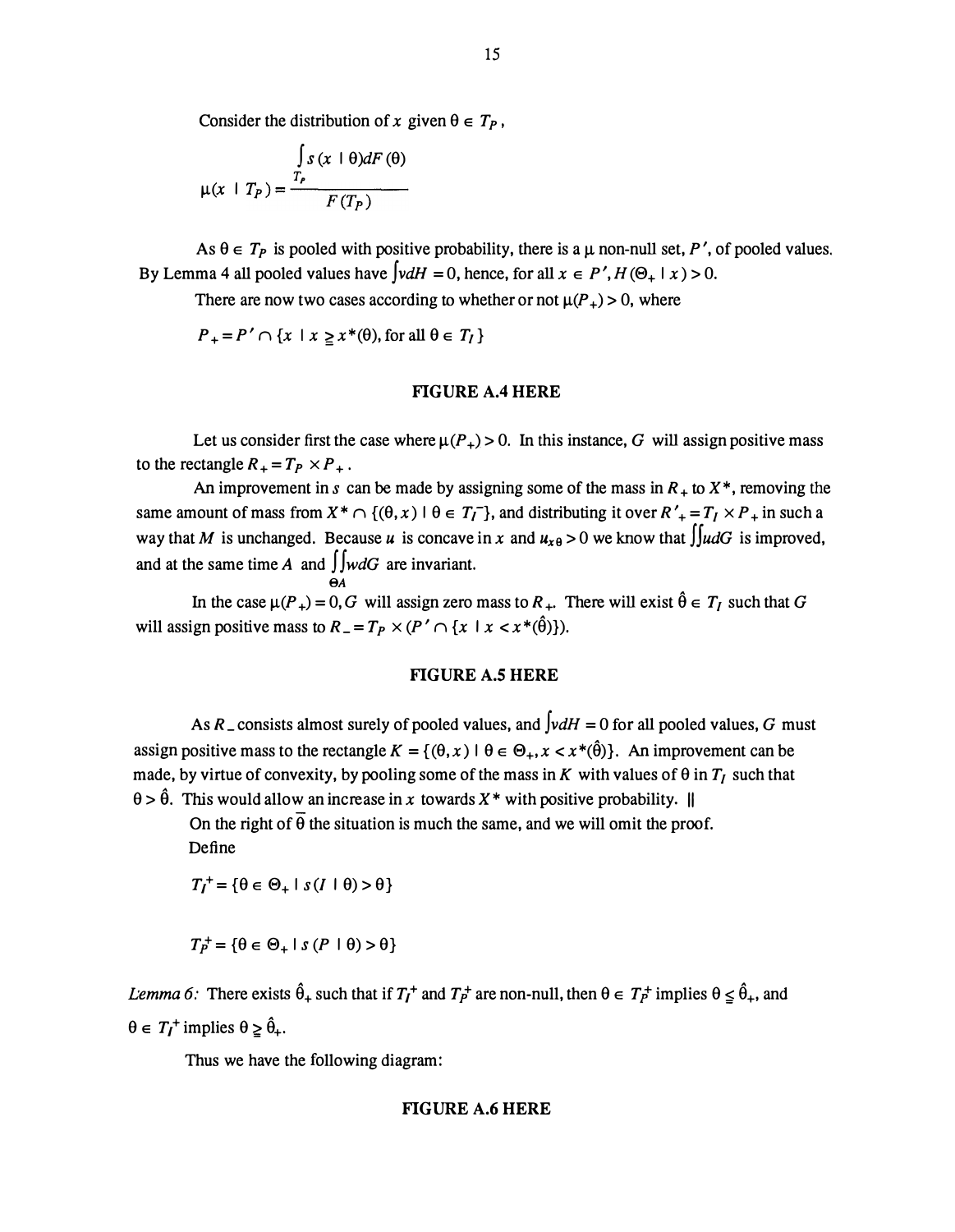Let  
\n
$$
\overline{T} = [\hat{\theta}_-, \hat{\theta}_+]
$$
\n
$$
\overline{P} = [x^*(\hat{\theta}_-), x^*(\hat{\theta}_+)]
$$

Lemma 7:  $G(\overline{T} \times \overline{P}) = F(\overline{T}).$ 

If  $G(\overline{T} \times \overline{P}) < F(\overline{T})$ , then either  $G(\overline{T} \times (x^*(\hat{\theta}_+), \infty)) > 0$  or  $G(\overline{T} \times (-\infty, x^*(\hat{\theta}_-))) > 0$ . In either case, the strategy can be improved by moving the corresponding mass towards  $\overline{T} \times \{x^*(\hat{\theta}_+) \}$ or  $\overline{T} \times \{x^*(\hat{\theta}_-) \}.$ 

We now show that on  $\overline{T}$ , s is non-stochastic and monotonic increasing over  $\overline{T}_P$  and  $T_P^+$ . Lemma 8:

Let 
$$
A = \{(\theta, x) \in \overline{T} \times \overline{P} \mid \theta > \overline{\theta}, x > x^*(\theta)\}\)
$$

and 
$$
B = \{(\theta, x) \in \overline{T} \times \overline{P} \mid \theta < \overline{\theta}, x < x^*(\theta)\}.
$$

Then  $G(A) = G(B) = 0$ 

Proof.

We will show  $G(A) = 0$ , as the proof for B is completely analogous. If  $G(A) > 0$ , then  $G(A') > 0$  where  $A' = \{(\theta, x) \in \overline{T} \times \overline{P} \mid \theta < \overline{\theta}, x > x^*(\overline{\theta})\}$ . This is because  $\int v dH = 0$  for all  $x \in \overline{P}$ . But then the strategy could be improved by moving a positive mass in  $A'$  and  $A$  downward towards  $X^*$ , in such a way as to maintain  $\int v dH = 0$ . ||

#### FIGURE A.7 HERE

Lemma 9: On  $\overline{T}$ , s is almost surely non-stochastic and monotonic non-decreasing over  $T_{\overline{P}}$  and  $T_{\overline{P}}$ .

*Proof*: Let us consider  $T_{\overline{P}}$ . If s is stochastic or if s is non-stochastic but decreasing over a nondegenerate part of the domain, then there exist  $\tilde{\theta} \in T_P^-$  and  $\tilde{x} \in P$  and rectangles  $C_1$  and  $C_2$  such that

 $(\theta, x) \in C_1$  implies  $\theta < \tilde{\theta}$  and  $x > \tilde{x}$ 

$$
(\theta, x) \in C_2
$$
 implies  $\theta > \tilde{\theta}$  and  $x < \tilde{x}$ 

and with  $G(C_1)$  and  $G(C_2) > 0$ . For any  $\varepsilon > 0$ , we can find subrectangles of  $C_1$  and  $C_2$ , denoted  $D_1$ and  $D_2$ , with positive mass and such that  $\varepsilon$  exceeds their diameters.

#### FIGURE A.8 HERE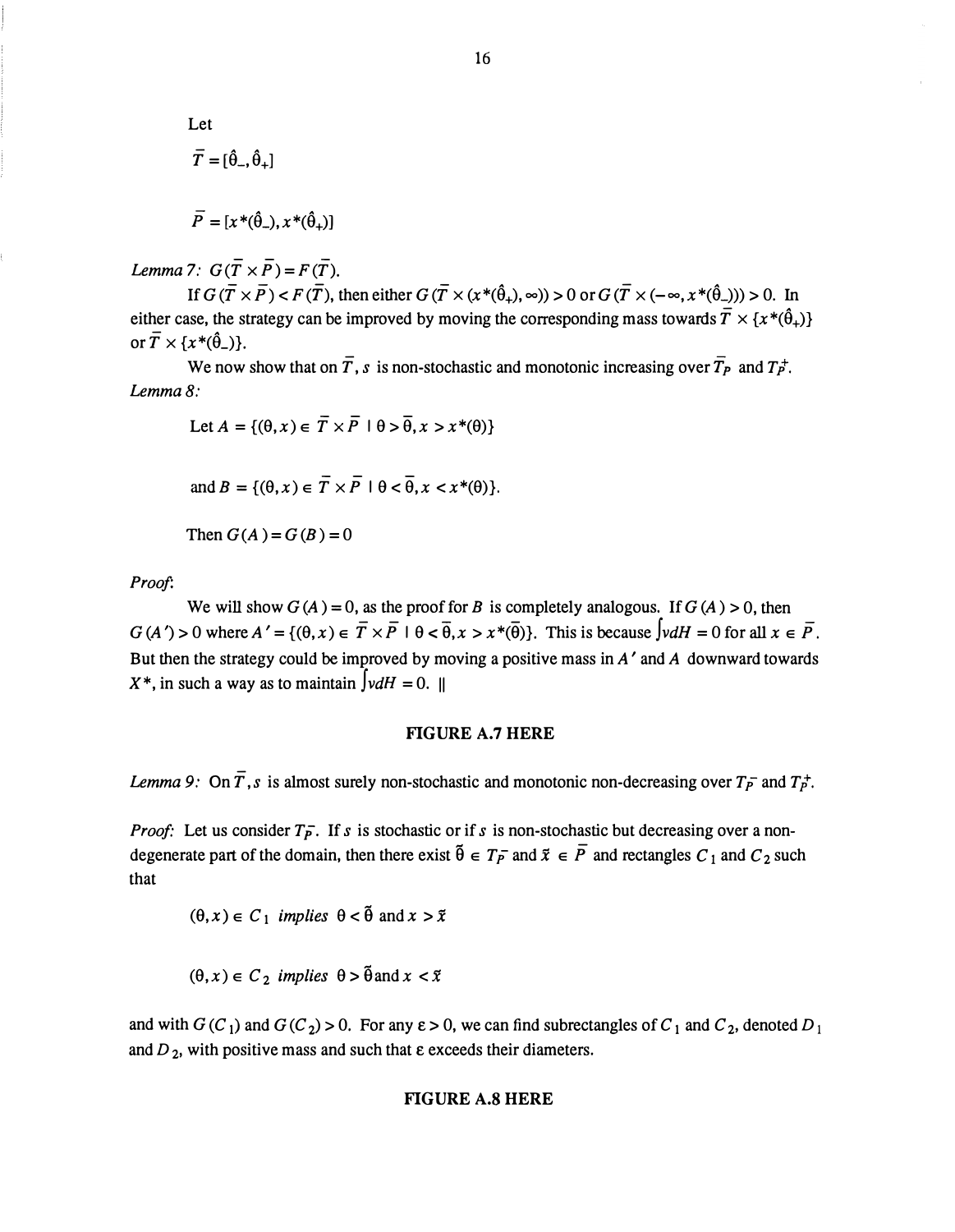Let these rectanges be given by the products

$$
D_1 = [\theta_{11}, \theta_{12}] \times [x_{11}, x_{12}]
$$

$$
D_2 = [\theta_{21}, \theta_{22}] \times [x_{21}, x_{22}]
$$

 $x_{12} + x_{11}$   $x_{22} + x_{21}$ Let  $\alpha = \frac{12}{2}$  -  $\frac{22}{2}$  be the distance between the centers of D<sub>1</sub> and D<sub>2</sub> in their xcoordinate, denoted respectively  $x_1$  and  $x_2$ .

Consider a pair of distributions on  $D_1$  and  $D_2$  with equal mass and dominated by G. Denote them by  $\psi_1$  and  $\psi_2$ . Let  $\hat{G} = G - (\psi_1 + \psi_2)$ .

We will consider a modification of the strategy that will be shown to be beneficial. It involves moving the distribution  $\psi_1$  downward and  $\psi_2$  upward, and leaving the residual  $\hat{G}$ unchanged. This modification will now be described in three steps.

#### Step 1

Concentrate the distributions  $\psi_1$  and  $\psi_2$  on the segments  $\{(\theta, x) \in D_1 \mid x = x_1\}$  and  $\{(\theta, x) \in D_2 \mid x = x_2\}$  respectively. This will result in a loss of at most  $2\psi_1(D_1) \cdot \frac{\varepsilon}{2} \cdot \overline{u}_x$ , where  $\overline{u}_x = \sup_{(\theta, x) \in D_1} |u_x|$ . Let the resulting distributions be denoted  $\psi_{1\theta}$  and  $\psi_{2\theta}$ , they are just the marginal distributions of  $\psi_1$  and  $\psi_2$  over  $\Theta$ .

#### Step<sub>2</sub>

Translate the resulting distributions downward and upward, respectively, by the distance  $\alpha$ . This changes the utility by

$$
\int_{0}^{\alpha} \left[ - \int_{\theta_{11}}^{\theta_{12}} u_x(\theta, x_1 - \xi) d\psi_{1\theta} + \int_{\theta_{21}}^{\theta_{22}} u_x(\theta, x_2 + \xi) d\psi_{2\theta} \right] d\xi
$$

Note, however, that  $x_1 - x_2 = \alpha$ , so that for each  $\xi$ ,  $x_1 - \xi = x_2 + \alpha - \xi$ . Therefore the change in utility can be written

$$
\int_{x_1}^{x_2} \int_{\theta_{11}}^{\theta_{12}} u_x(\theta, x) d\psi_{1\theta} - \int_{\theta_{21}}^{\theta_{22}} u_x(\theta, x) d\psi_{2\theta} dx
$$

For each  $x \in [x_2, x_1]$  the bracketed expression can be bounded above by

$$
\psi_1(D_1)(\theta_{21}-\theta_{12})\underline{u}_{\theta x}
$$
, where  $\underline{u}_{\theta x} = \{\inf u_{\theta x}(\theta, x): \theta \in [\theta_{11}, \theta_{22}] \text{ and } x \in [x_{21}, x_{22}]\}$ 

Thus the change in utility from the translations defined in this step is bounded below by

$$
\alpha \psi_1(D_1)(\theta_{21} - \theta_{12})\underline{u}_{\theta x}
$$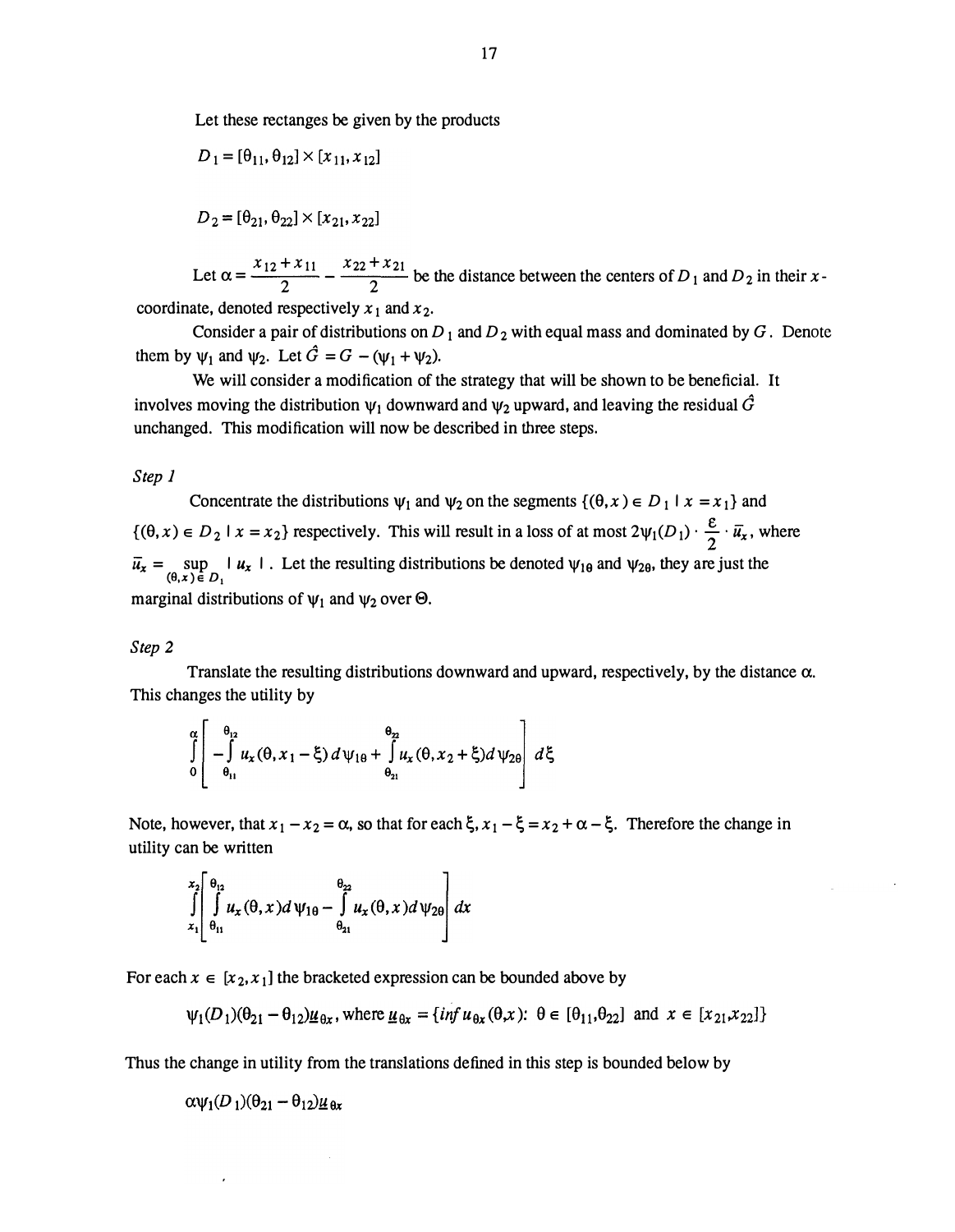Step 3

Redistribute the mass which has now been shifted to the interval  $[(\theta_{11}, x_2), (\theta_{12}, x_2)]$  in such a way that its marginal distribution over x duplicates the marginal distribution of the original  $D_2$ . Likewise for the other segment and D<sub>1</sub>. As in Step 1, since these involve movements of at most  $\frac{\varepsilon}{2}$ , the loss is bounded by  $\psi_1(D_1) \cdot \frac{\varepsilon}{2} \cdot \overline{u}_x$ .

Clearly, as  $\varepsilon$  can be taken arbitrarily small, the gain obtained in Step 2 can be made to outweigh the potential losses in Steps 1 and 3. II

#### Lemma JO

On  $T_p^-$  and  $T_p^+$  s is strictly increasing.

#### Proof·

Suppose, to the contrary, that s is constant, x, over a nondegenerate subinterval  $T_x \subseteq T_{\overline{P}}$ . Then s must also be concentrated at x over a subinterval  $T_x^+ \subseteq T_p^+$ . This strategy can be improved upon following a method analagous to that used in the last lemma, in steps 1 and 2:

First observe that if s is optimal then the level of x cannot be advantageously varied.

Thus

$$
\int_{T_P^+} u_x(x,\theta)dF(\theta) = 0.
$$

Because  $u_{x\theta} > 0$ , we can find a pair of subintervals of equal mass,  $\hat{T}_x^- \subseteq T_x^-$  and  $\hat{T}_x^+ \subseteq T_x^+$  such that

$$
|u_x(x,\theta)| > |u_x(x,\theta')| \text{ for } \theta \in \hat{T}_x, \theta' \in \hat{T}_x^+.
$$

Then, by changing s to have a slightly lower common value on  $\hat{T}_x^-\cup \hat{T}_x^+$  the payoff can be improved. II

Proof of Theorem 1:

1) follows from Lemmas 3, 5, 6.

2), 3) follows from Lemma 10.

To prove 4), we use lemma 4 to write

$$
v \int_{\theta_-} dF(\theta \mid x) + v_+ \int_{\theta_+} dF(\theta \mid x) = 0, \text{ for } x \in P
$$

From lemma 9 we know that s is almost surely non-stochastic, and that  $F(\theta|x)$  is concentrated on two values,  $\theta = y^{-1}(x)$  and  $\tilde{\theta} = z^{-1}(x)$ . From lemma 10, y and z are increasing. Therefore the two integrals in the last equation are almost everywhere the densities  $\frac{f(\theta)}{\dot{y}(\theta)}$  and  $\frac{f(\bar{\theta})}{\dot{z}(\bar{\theta})}$ .

This completes the proof of 4).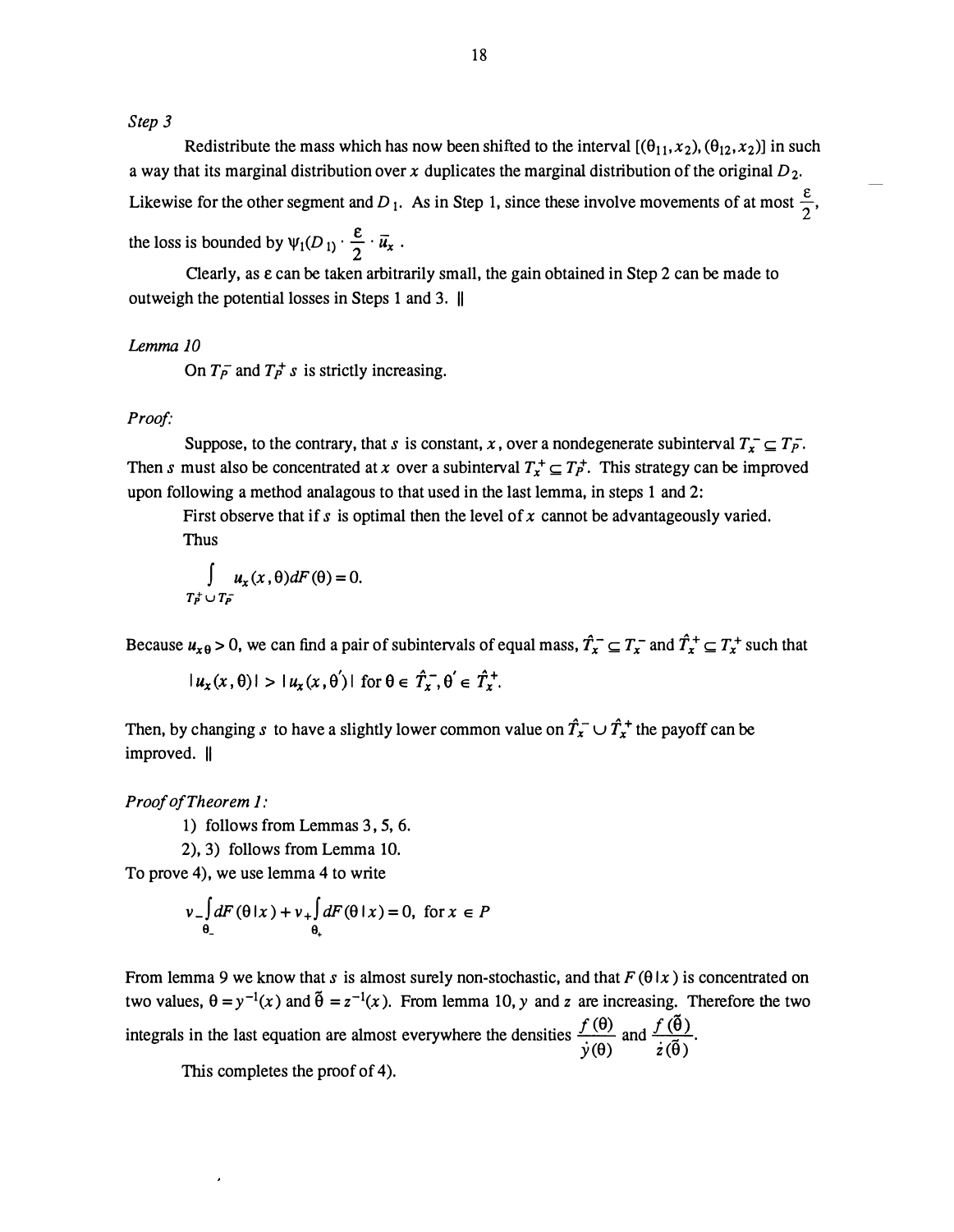Part 5) follows from the monotonicity guaranteed in lemma 9 and the domains of definition of y and z proven in parts 2) and 3).  $\parallel$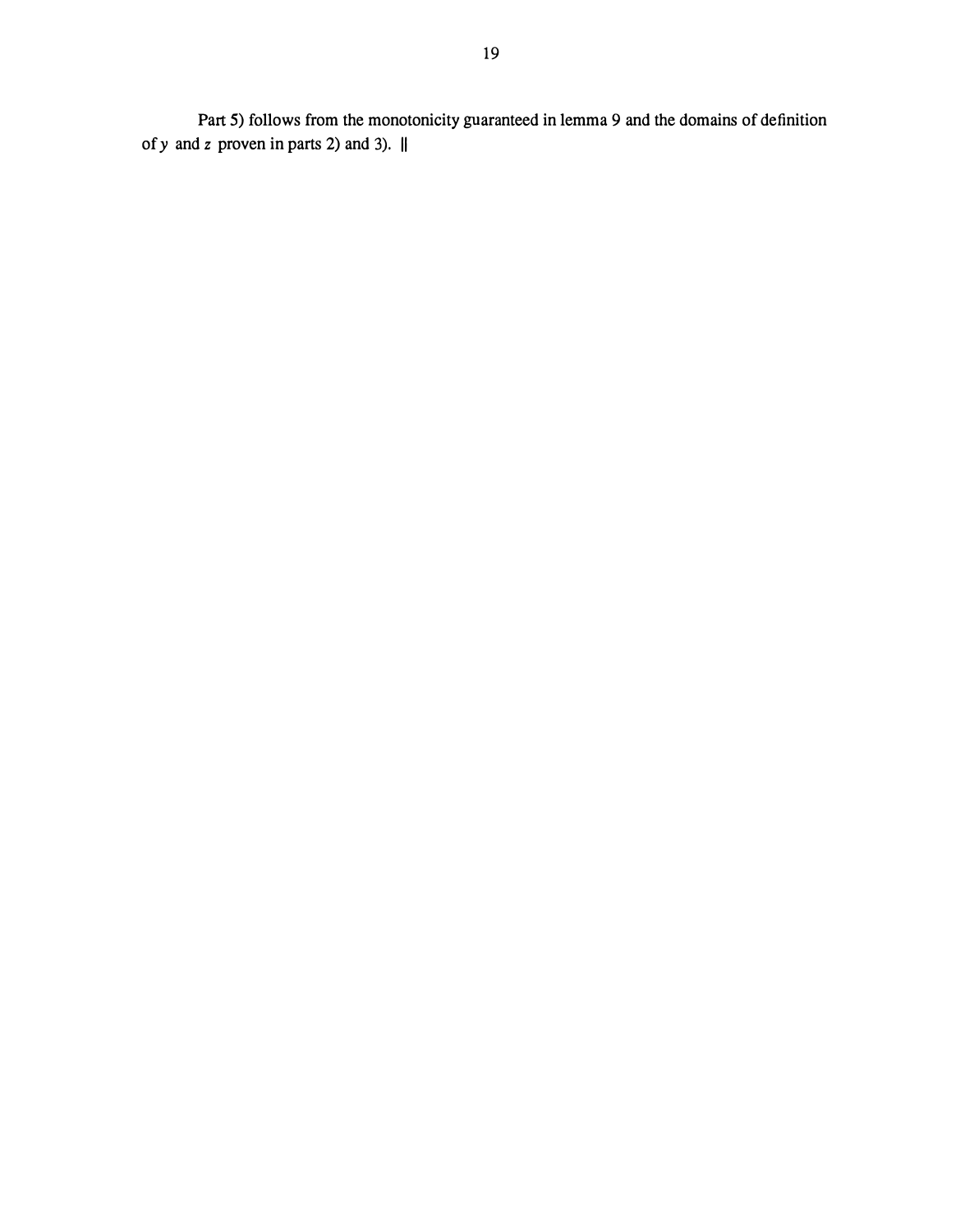#### REFERENCES

- Kreps, D. and R. Wilson (1982). "Reputation and Imperfect Information." Journal of Economic Theory 27, 253-279.
- Milgrom, P. and J. Roberts (1982). "Limit Pricing and Entry Under Incomplete Information: An Equilibrium Analysis." Econometrica, 50, 443 -460.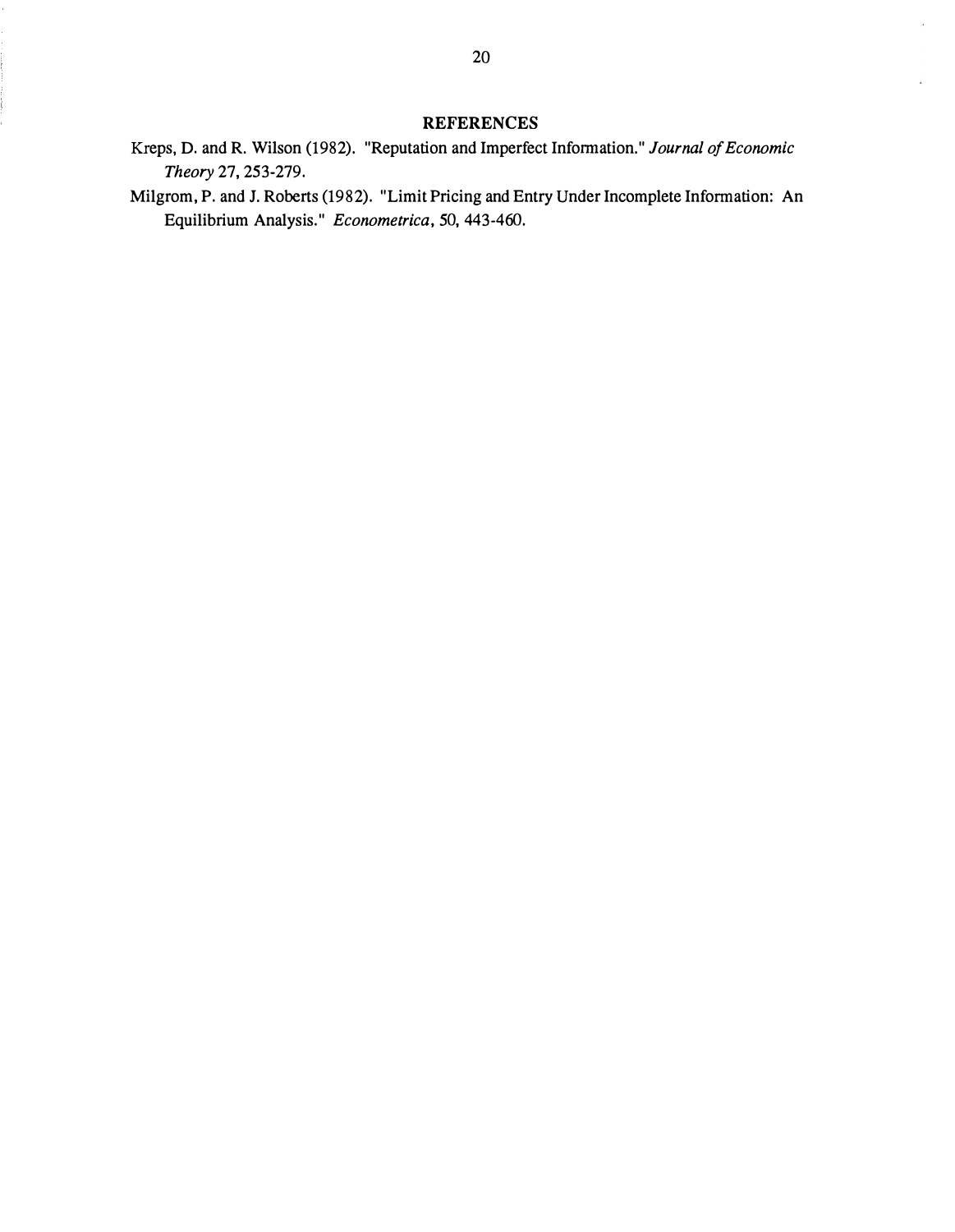

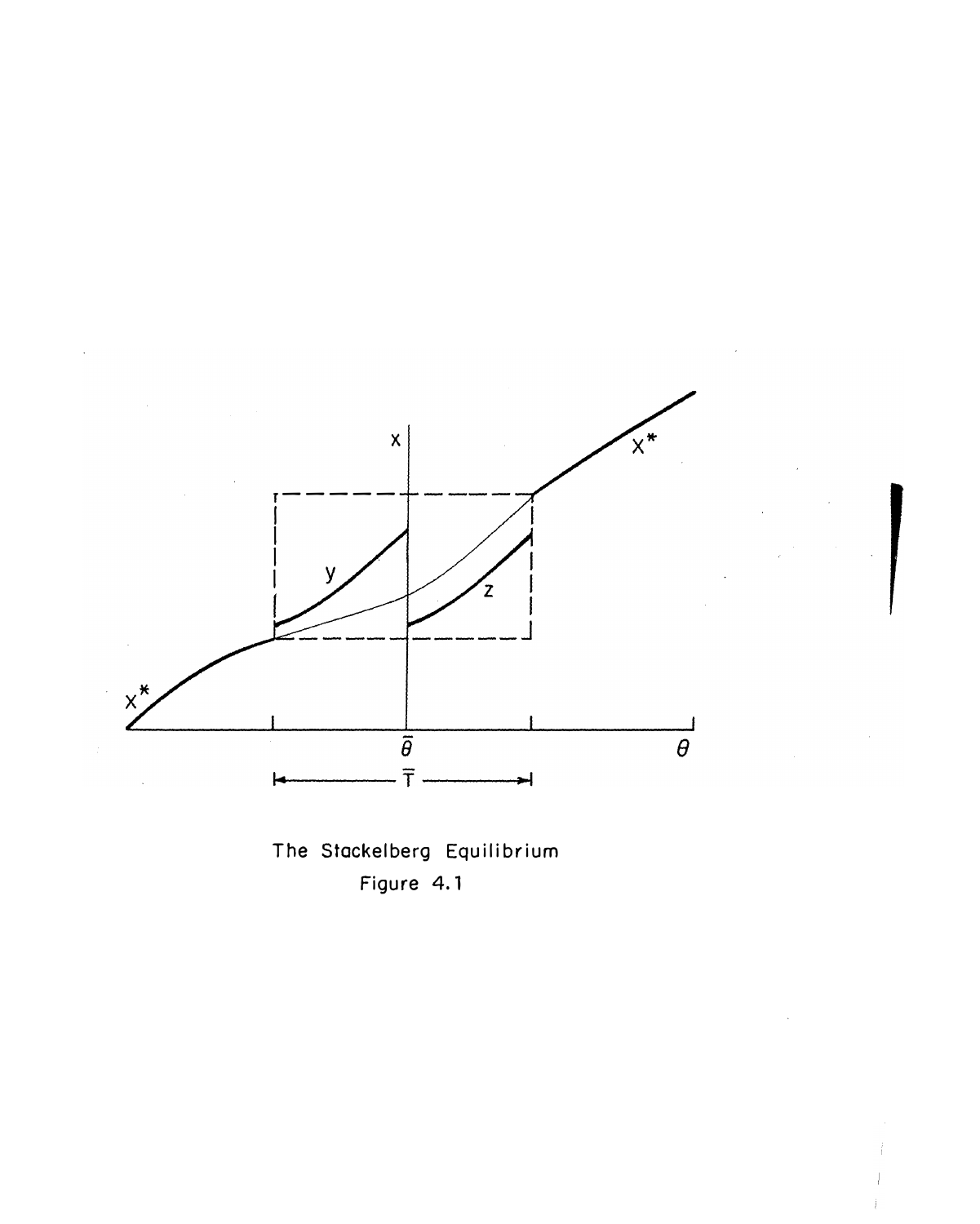

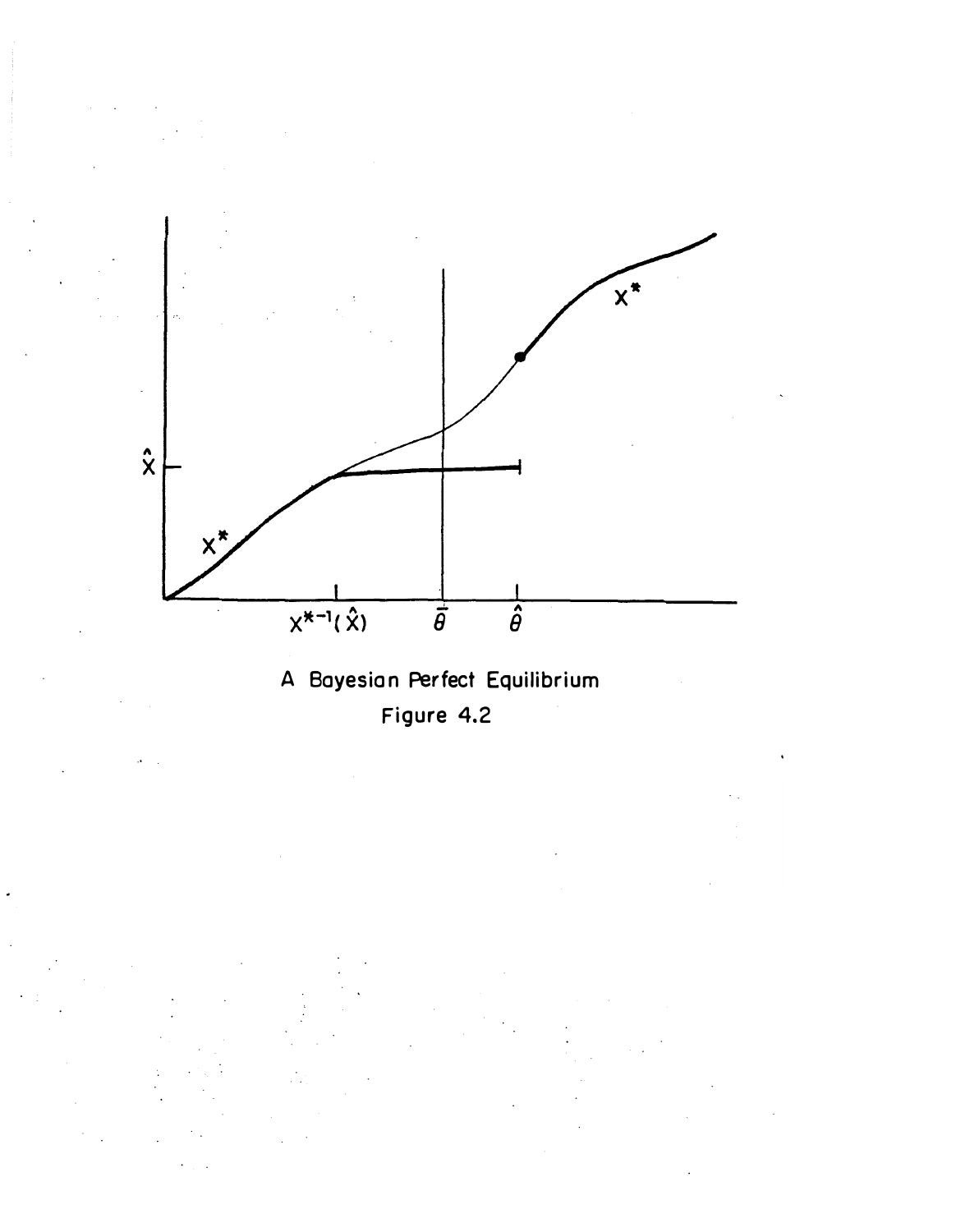

Figure 4.3



Figure 4.4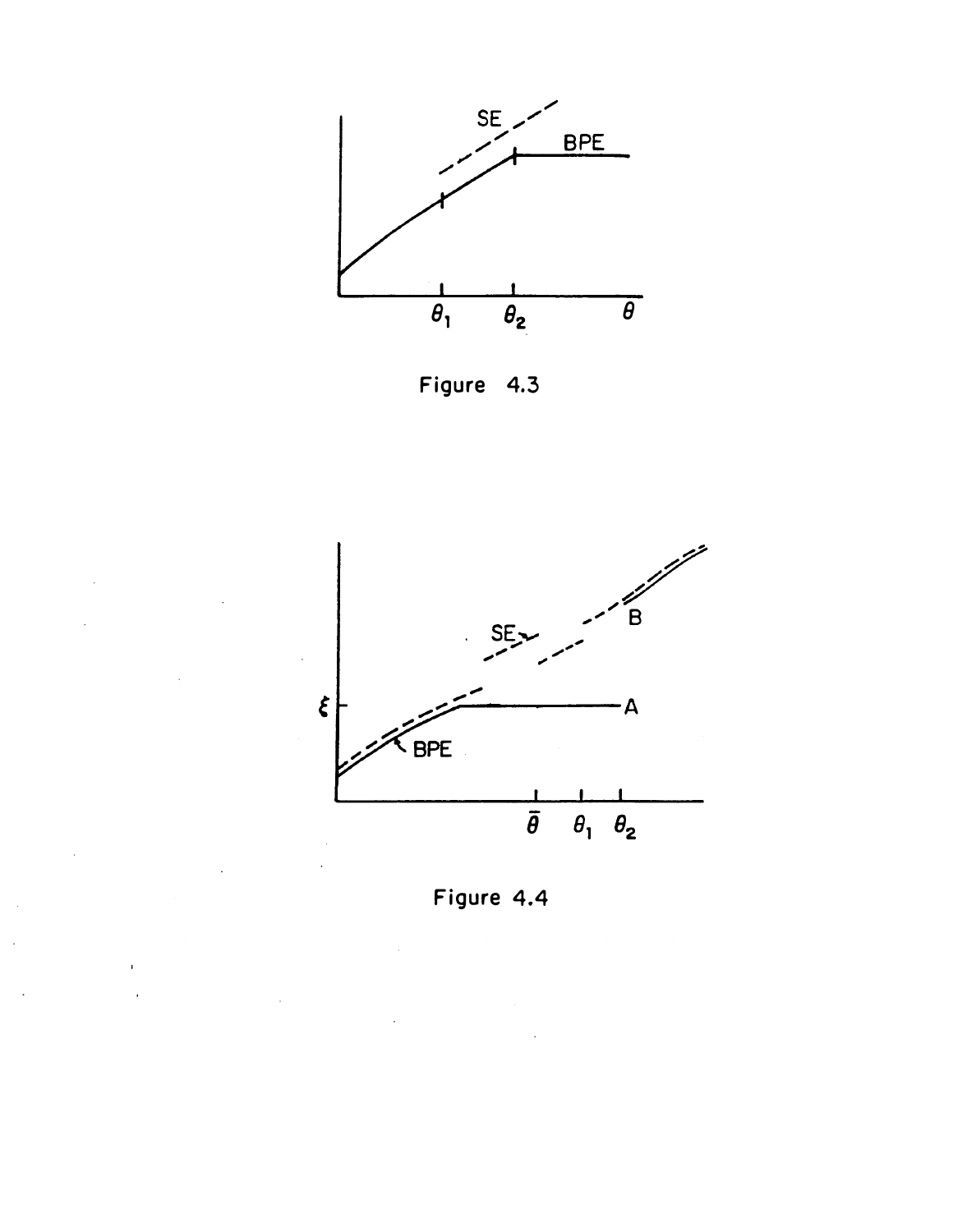

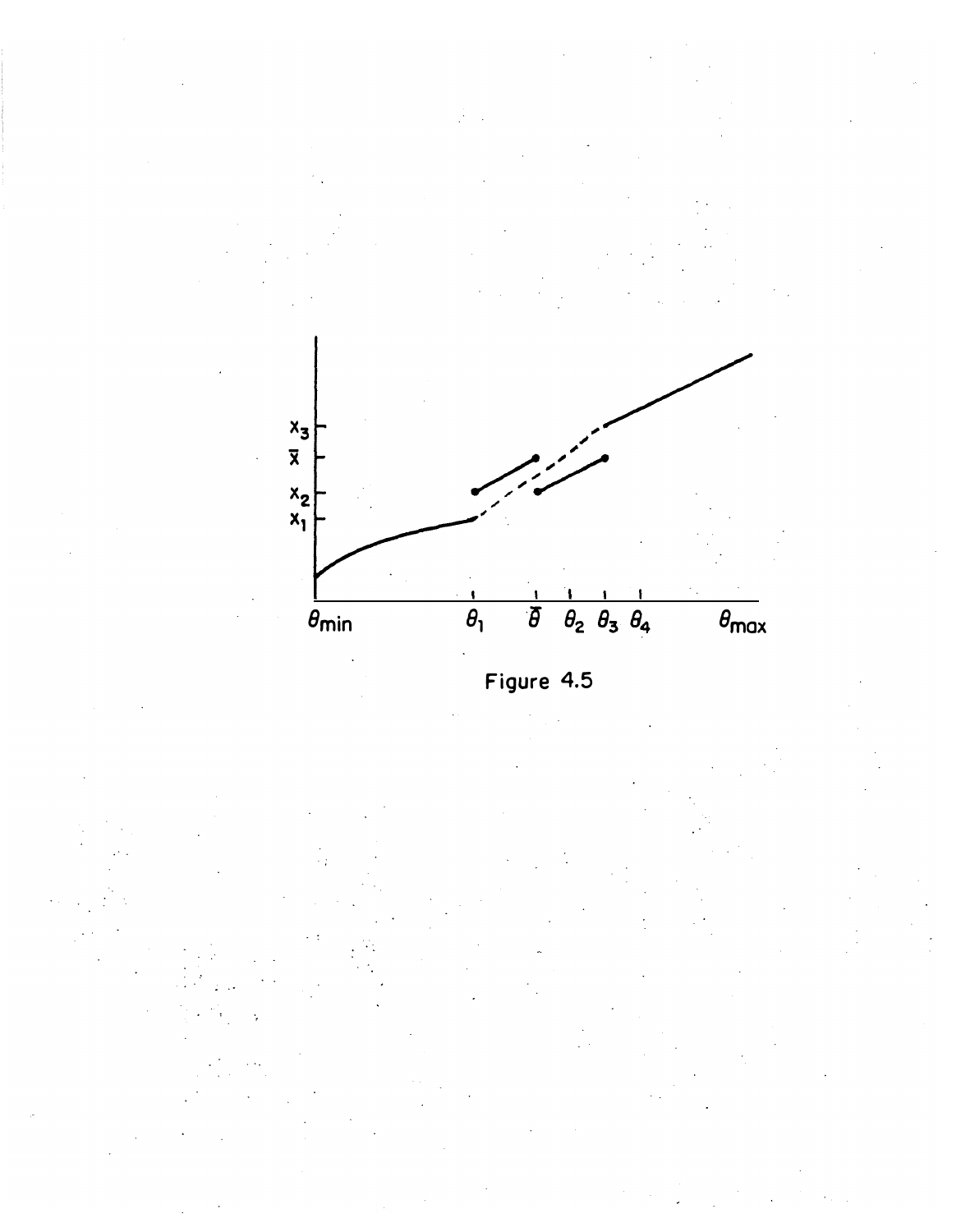

Figure 5.1

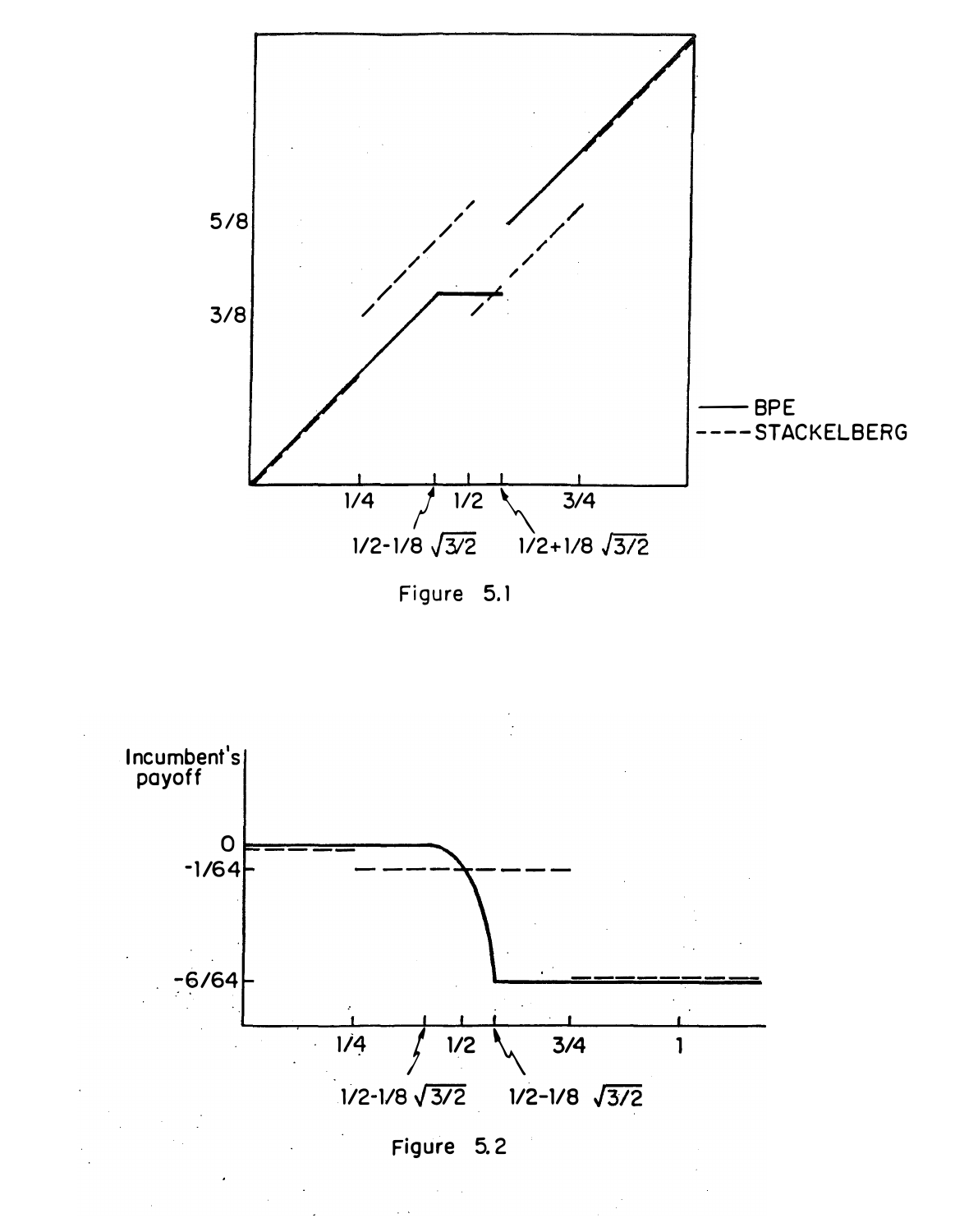





Figure A.2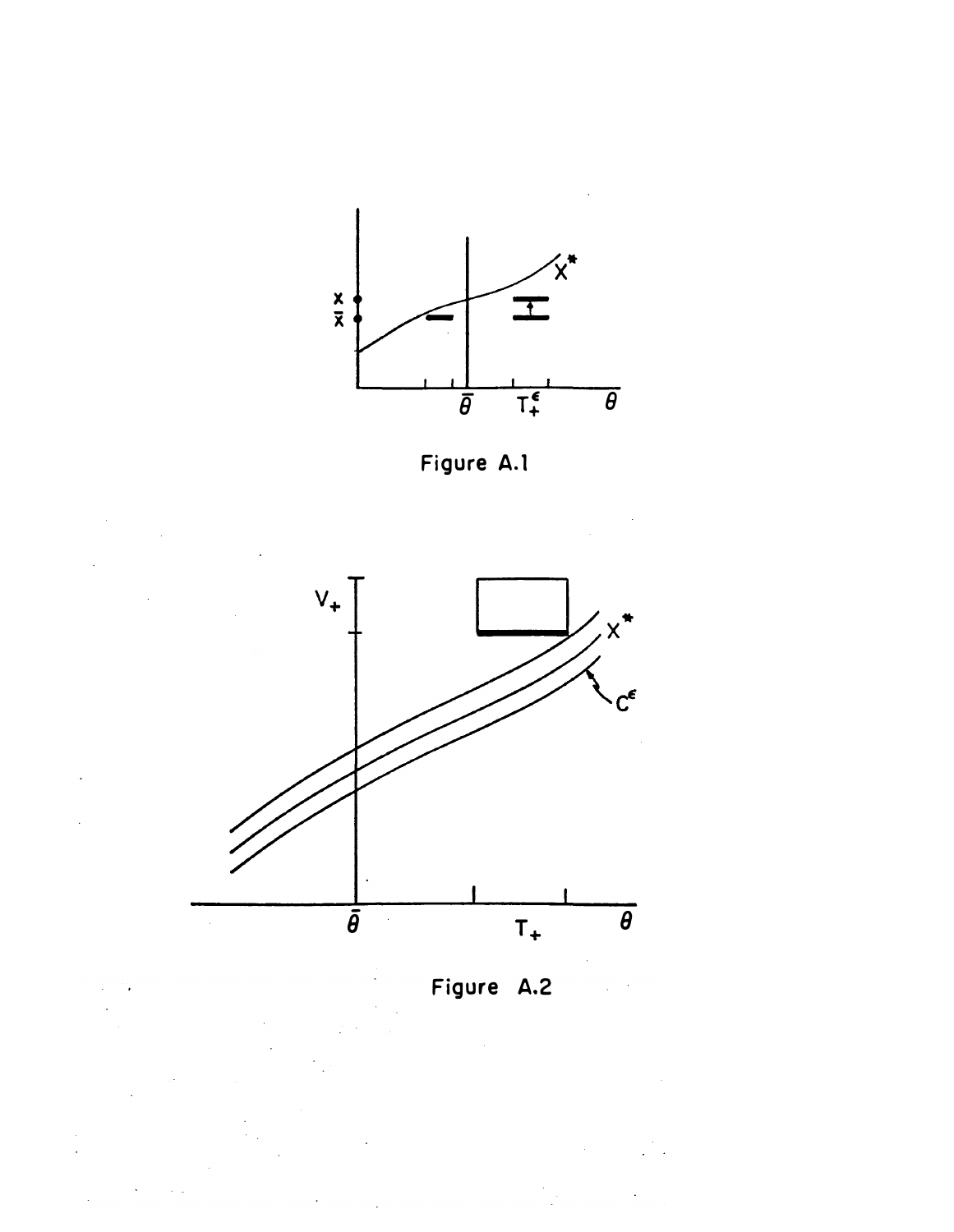

Figure A.3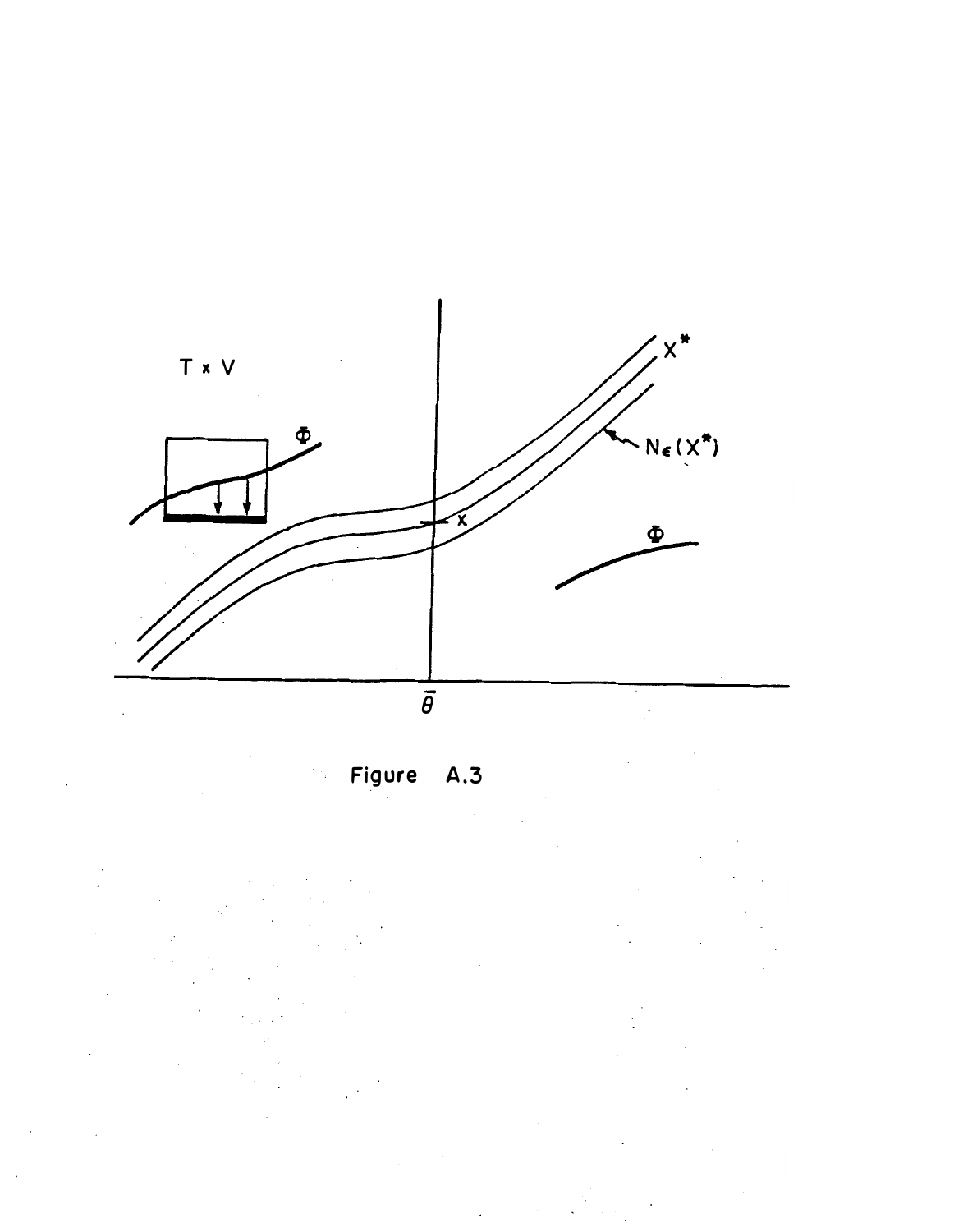

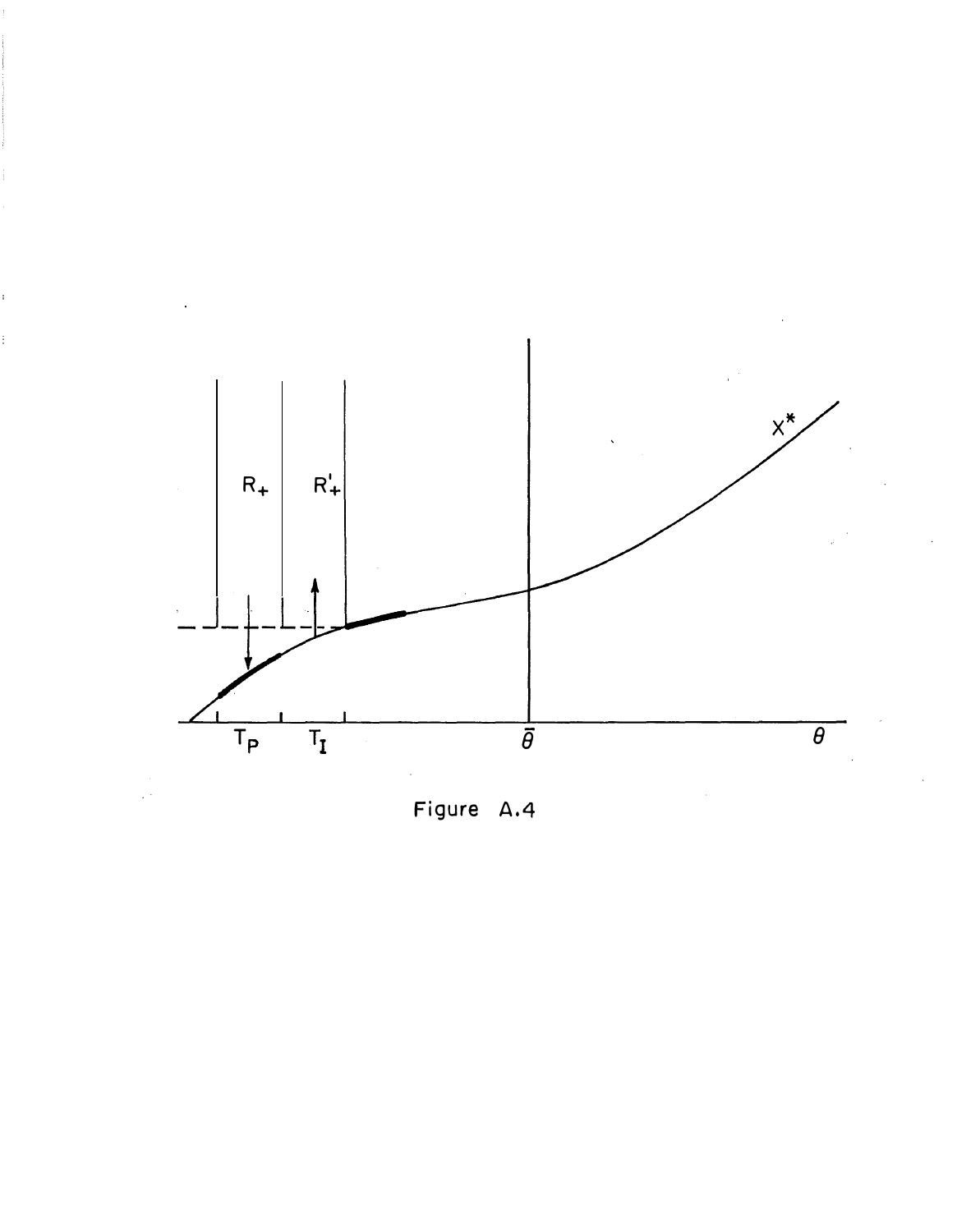

Figure A.5

 $\ddot{\cdot}$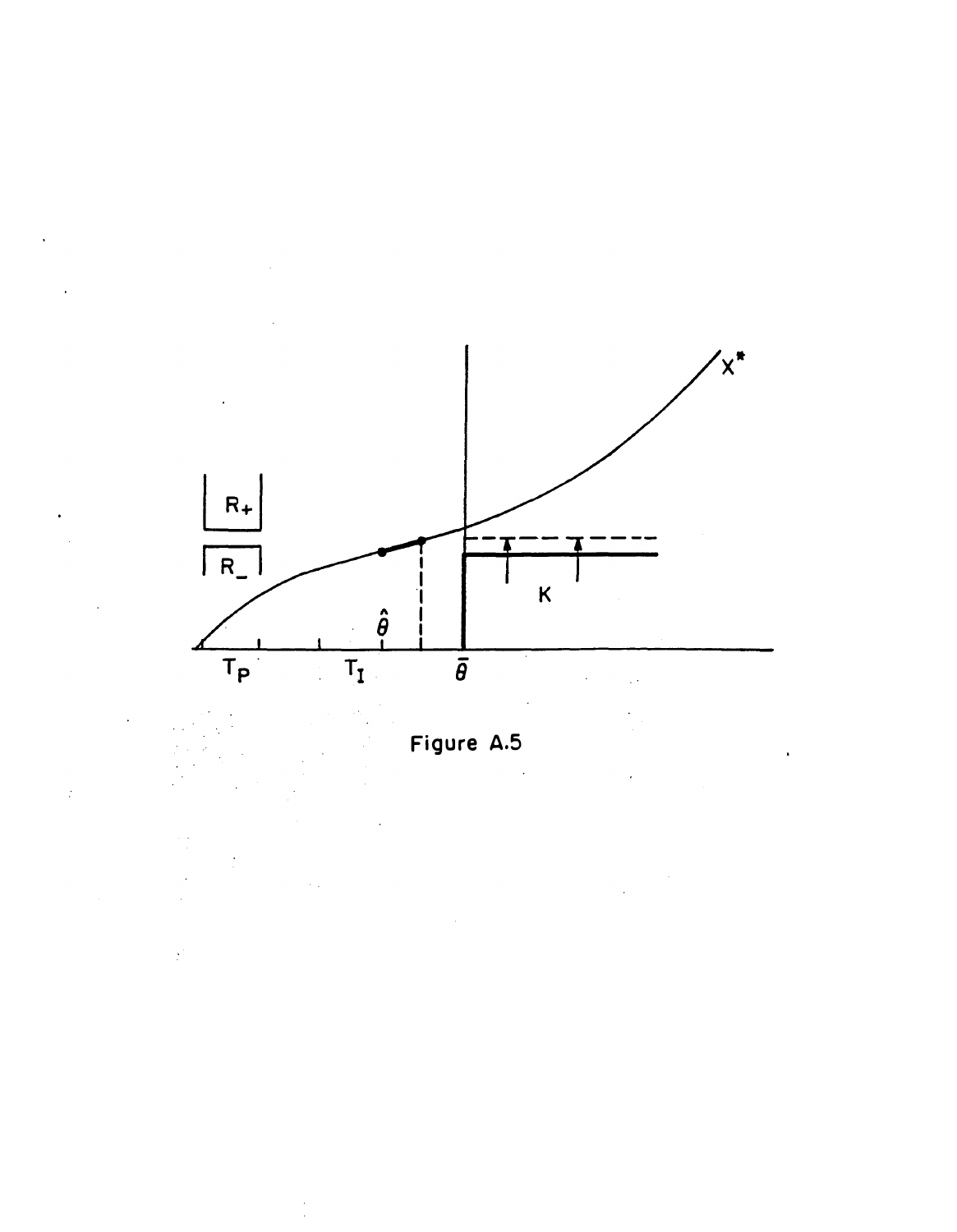

Figure A.6